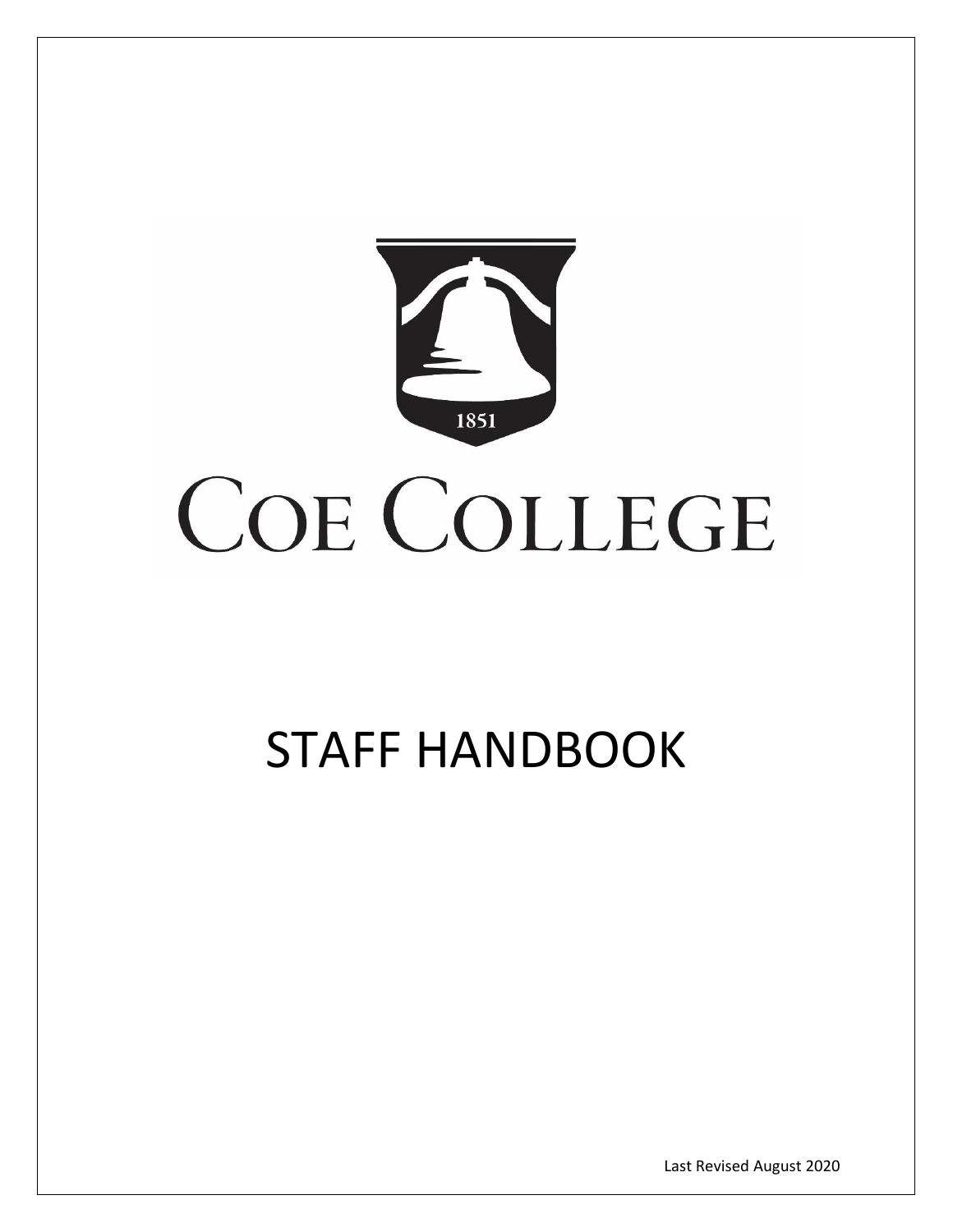### **Staff Handbook Table of Contents**

| <b>Staff Policies and Payroll Information</b> | Page |
|-----------------------------------------------|------|
|                                               |      |
|                                               |      |
|                                               |      |
|                                               |      |
|                                               |      |
|                                               |      |
|                                               |      |
|                                               |      |
|                                               |      |
|                                               |      |
|                                               |      |
|                                               |      |

#### **Benefit Information**

### **Paid Time Off and Leaves of Absence**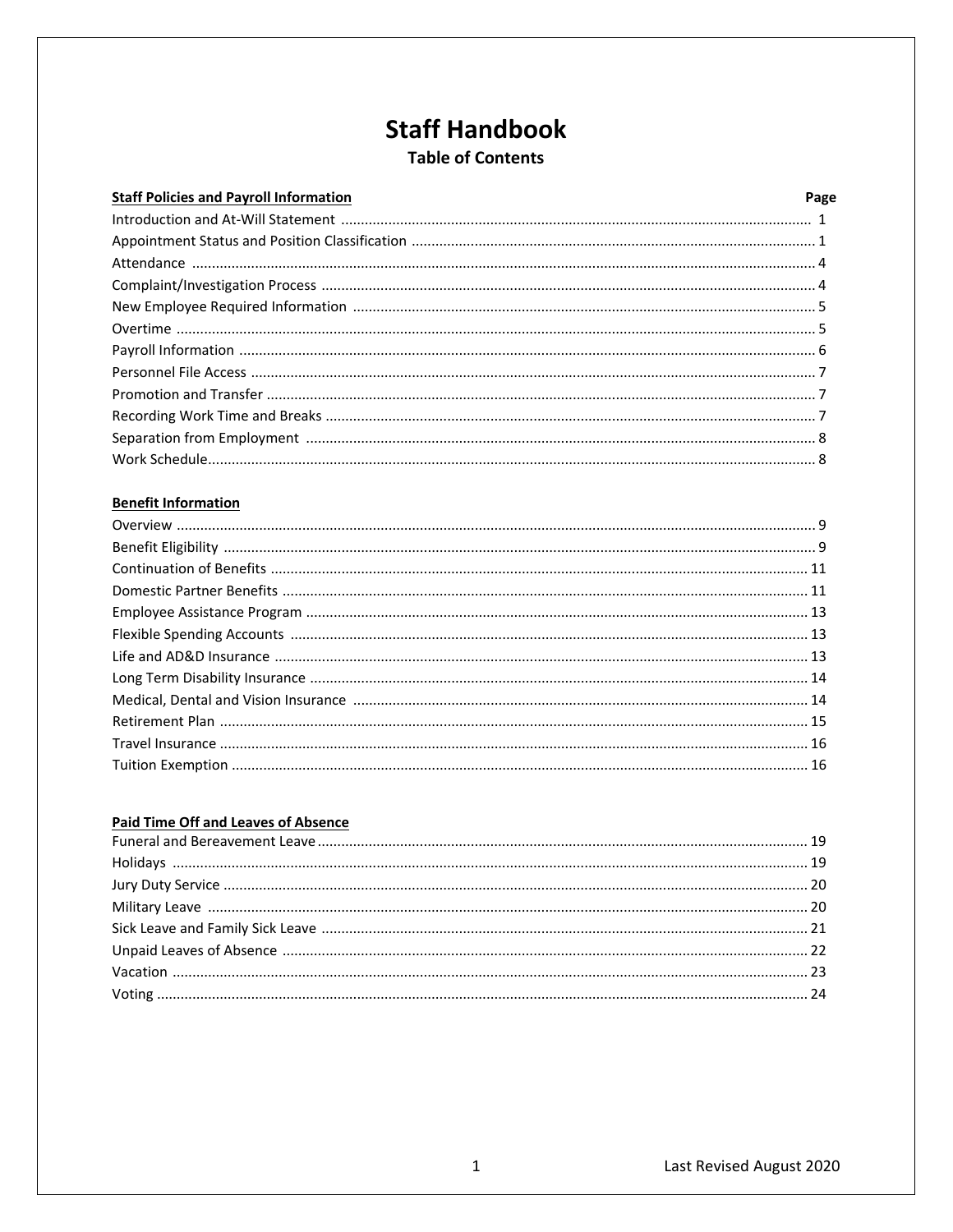# **Staff Policies and Payroll Information**

# **Introduction and At-Will Employment**

The policies below are not intended to create a contract, nor are they to be construed to constitute contractual obligations of any kind or a contract of employment between Coe College and any of its employees.

Any salary figures provided to an employee in annual or monthly terms are stated for the sake of convenience or to facilitate comparisons and are not intended and do not create an employment contract for any specific period of time.

Nothing in this statement is intended to interfere with, restrain, or prevent concerted activity as protected by the National Labor Relations Act. Such activity includes employee communications regarding wages, hours, or other terms or conditions of employment. Coe College employees have the right to engage in or refrain from such activities.

 approved by administration and distributed by official notice. The staff handbook is updated periodically, and it is the responsibility of the staff member to check with a supervisor or staff member in Human Resources to confirm the most recent policy or handbook. The College reserves the right to amend, supplement, rescind, or deviate from any policies as it deems appropriate, and such changes shall take effect when the policy is

### **At-Will Employment**

Employment at Coe is voluntarily entered into, and employees are free to resign at will at any time, with or without cause, and with or without notice. Similarly, the college may terminate the employment relationship at will at any time, with or without cause, and with or without notice. None of the policies in this handbook are intended to alter the at-will nature of employment, nor does anyone at the college have authority to alter the at-will nature of the employment relationship, except through a written agreement signed by the Director of Human Resources or a senior leader of Coe College administration.

# **Appointment Status and Position Classification**

Staff positions at Coe College are divided into two broad classifications in accordance with the Fair Labor Standards Act (FLSA), and other applicable laws and regulations. These classifications determine how hours of work are recorded and compensated, and organizational benefits may vary according to classification and appointment status. This policy defines employee classifications and status, and employees will be notified of this information upon hire.

**Non-Exempt Employees (hourly)** – are eligible for minimum wage and overtime pay for hours worked in excess of 40 hours per week.

**Exempt Employees (salary)** – are paid on a salary basis and are exempt from the minimum wage and overtime provisions of the FLSA.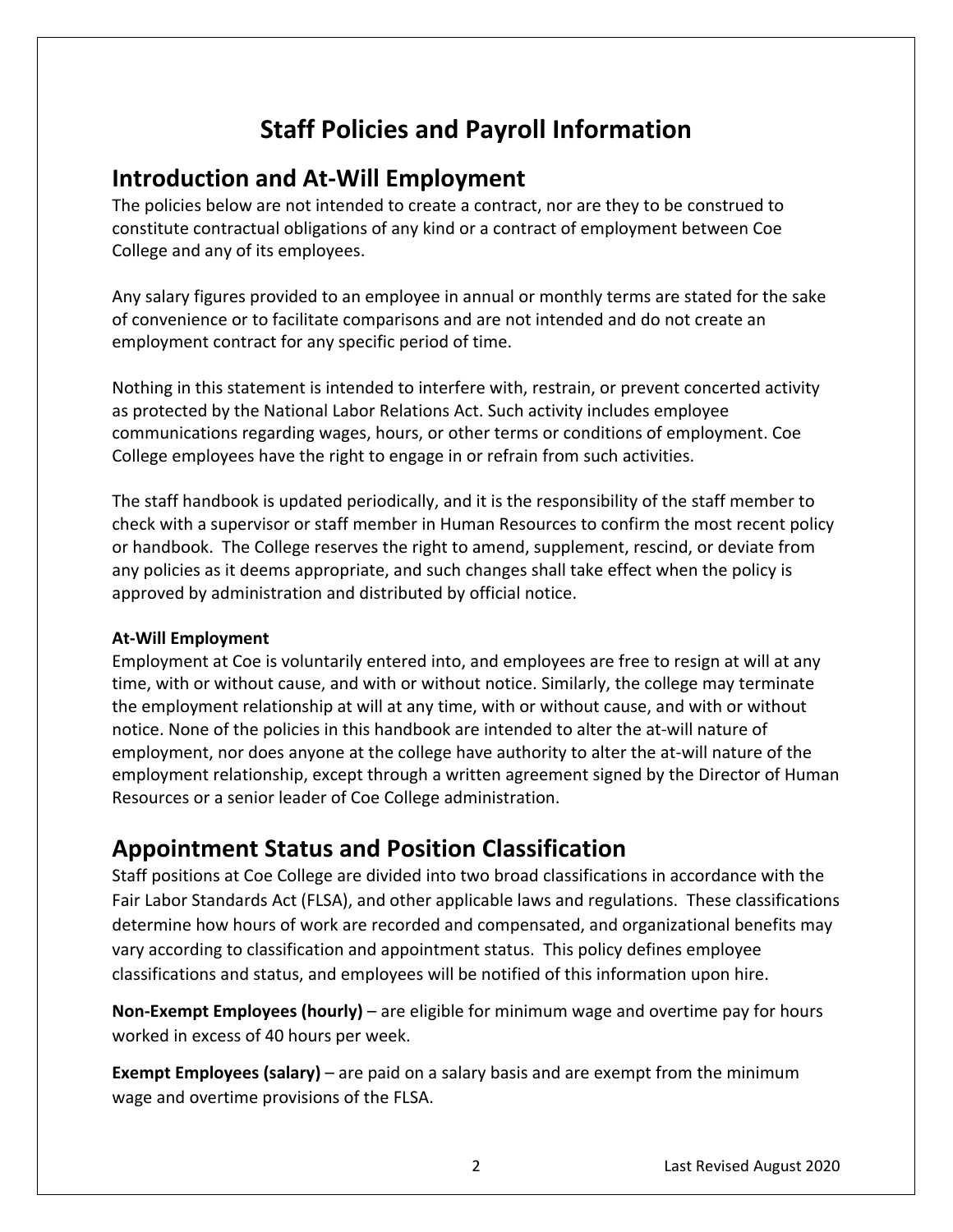#### **Ongoing Appointment**

 eligible for benefits based upon full-time or part-time designation. Ongoing employee positions are appointed with the expectation of continuous employment, though this does not alter the at-will nature of employment. Ongoing employees may be paid a salary or hourly wage, which is dependent upon assigned job duties. Ongoing employees are

#### **Seasonal Appointment**

benefits. Seasonal employees are hired with an expectation to end employment upon completion of a particular program or annual project that would customarily begin and end at a specific time, and does not exceed six (6) months. Seasonal employees may be paid an hourly wage or salary dependent upon FLSA status, and seasonal employees are not eligible for organizational

Examples include but are not limited to: Summer camp employees or some part-time coaching appointments.

#### **Temporary or Specified Term Appointment**

Temporary or term employees are hired with an expectation to end employment upon completion of a particular project or date, which will be identified in an employment offer letter. Temporary employees may be paid an hourly wage or salary dependent upon FLSA status. Health insurance eligibility and offer of coverage is based upon length of appointment and hours worked or FTE % (full-time equivalent) in accordance with employee handbook policy. Examples include but are not limited to: An employee hired in an annual contract, temporarily hired to cover a long term leave or interim vacancy of a position, or an employee hired to implement a particular project or program after which employment will end.

#### **Student Appointment (Work Study)**

Work study student employees are subsidized by a Coe or federal financial aid program and terms of employment are regulated and implemented by the Financial Aid office.

#### **Student Appointment (Non-work study)**

Non-work study student employee positions are not subsidized by a Coe or federal financial aid program, and are paid an hourly wage or stipend. Generally, student employee positions are not eligible for organizational benefits, though hours worked will be monitored in accordance with payroll policy to ensure health insurance is offered to eligible employees. Examples include but are not limited to: resident assistant, mascot, and student research or other Coe programs not funded by work study.

Full-time and Part-time definitions are provided in the benefit eligibility policy.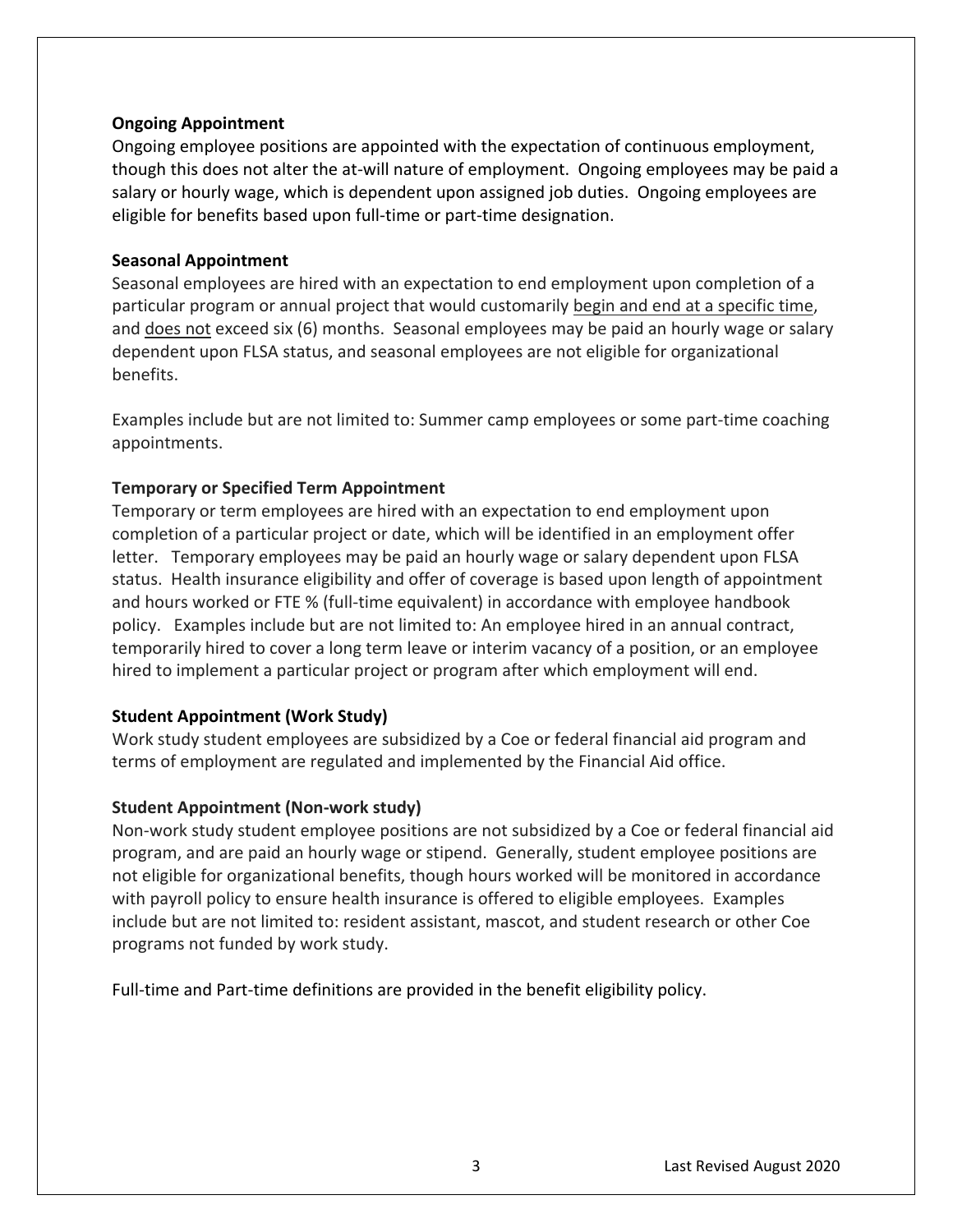# <span id="page-4-0"></span>**Attendance**

Punctuality and regular attendance are important to the effective and efficient operation of the College. If an employee is late or absent, Coe's ability to serve its students and perform other work is affected, and an additional burden is placed on an employee's fellow workers. Unless an absence is otherwise approved under leave policies, employees are responsible for being at work and arriving on time. If an employee is going to be absent or late, it is the employee's responsibility to call their supervisor as soon as possible (but not later than one hour after the start of the workday). An employee must notify their supervisor each day they are absent, and the college reserves the right to request information regarding the necessity of the leave or ability to return to work when appropriate.

 advance, and 30 days for absence of 3 days or more. When possible, requests for absence should be submitted to supervisors at least two weeks in

# **Complaint/Investigation Process**

Any member of the Coe College community may raise a complaint regarding possible College policy or Staff Handbook violation (please see 'College and Employment Policies' document), or any other concern regarding the preservation of a comfortable and productive work environment. The complainant should report concerns to a supervisor, member of administration or the Office of Human Resources as promptly as possible, and members of a collective bargaining agreement should utilize the grievance process outlined in the union contract.

If an investigation is warranted upon receipt of a concern or formal complaint, Human Resources and any other supervisor or member of administration who is aware of the incident has a responsibility to ensure timely investigation of the situation.

However, any conduct by a staff member that meets the definition of Sexual Misconduct in the Coe College Sexual Misconduct Policy is subject to the reporting and Grievance Procedure in the Coe College Sexual Misconduct Policy. If an employee's employment or contract with Coe College is adversely affected by the hearing officer's determination in the Grievance Procedure, Coe College will, if necessary, place the employee on paid leave and conduct any contractually necessary review through the applicable process in this handbook. The written investigative summary report and determination from the hearing officer will form the basis for the Dean of Students, Title IX Coordinator, Human Resources Director, Provost, or their designee to make decisions and recommendations for staff and their employment status in addition to those mandated by the hearing officer through the Grievance Procedure.

### **Confidentiality**

When possible, the complainant may request to remain anonymous. However, if the potential violation is egregious or may be harmful to a member of the College community and sufficient evidence to conduct an investigation exists, it may not be possible to investigate the concern without disclosing the identity of the complainant or evidence submitted.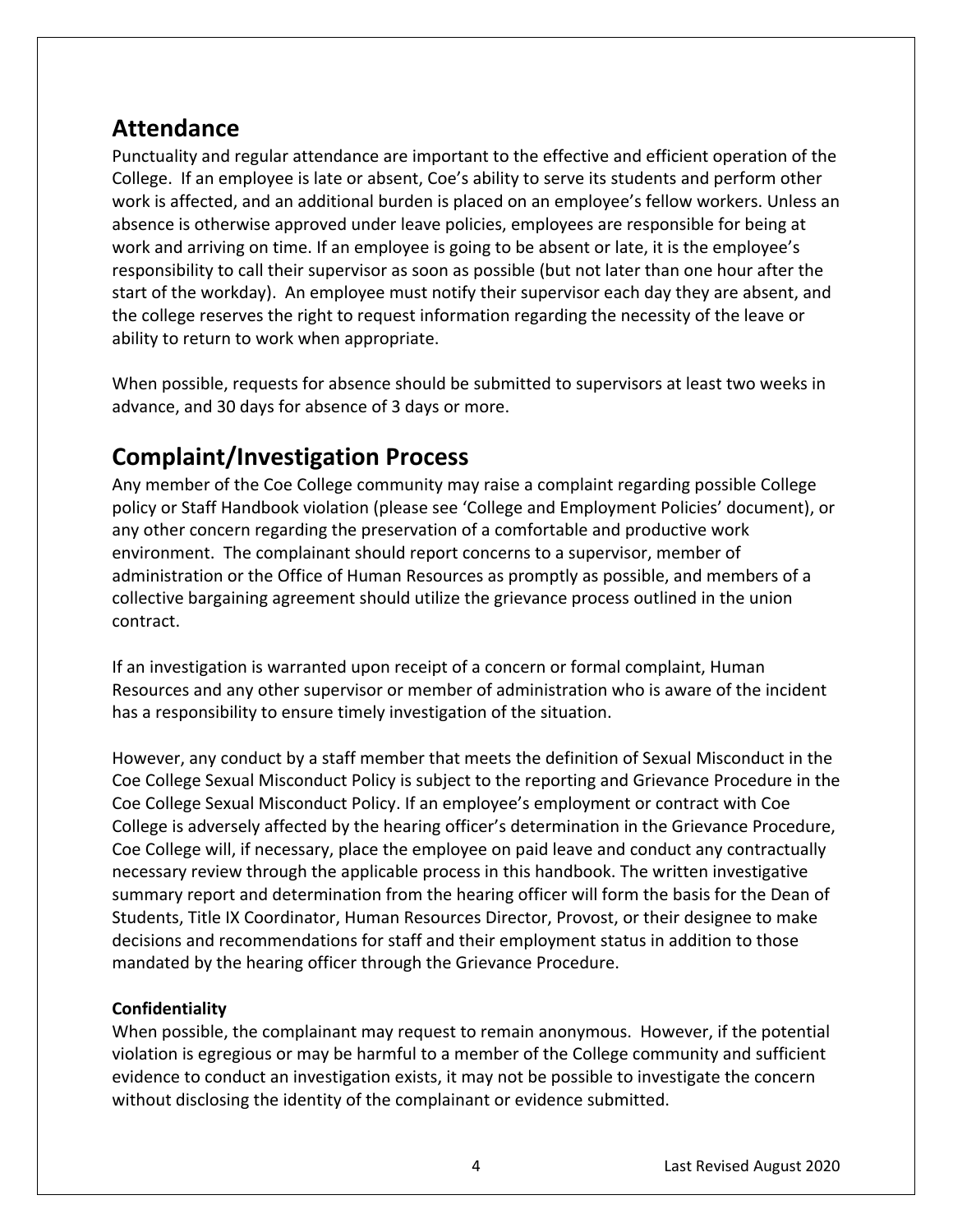#### <span id="page-5-0"></span>**Informal Resolution**

In certain situations, when both parties willingly and fully agree and there is no policy violation, it may be possible to informally resolve a complaint, grievance or situation through mediation or other amenable agreement. This does not preclude the possibility of a formal complaint or investigation.

#### **Formal Investigation Process**

Upon receipt of a complaint, the Office of Human Resources, a member of administration (in consultation with the Office of Human Resources) may initiate an investigation to understand the facts and the identities of the complainant and any possible witnesses. A written statement will be requested whenever possible. The investigation may include interviews with the complainant, accused staff member, and potential witnesses, depending on the circumstances and at the discretion of the Office of Human Resources. If the information is sufficient to support the possibility that a college policy has been violated, a staff member in Human Resources will assist the senior member of administration in determining the appropriate outcome to ensure consistency across the College. If the investigation may warrant termination of employment, the President and the Director of Human Resources must approve this decision prior to implementation. Whenever possible, the investigation and proceedings will be conducted in a way to protect the confidentiality of the parties involved.

#### **Outcome of Investigation**

In the event that an allegation does not result in determination of a policy violation, no action shall be taken by the College and no record will be stored in the employee's personnel file. All reasonable steps will be taken to ensure no retaliation is taken against a complainant who raised a concern in good faith.

In the event that a policy violation is found, a written warning, suspension, or termination may be implemented and will be stored in the employee's personnel file. These outcomes are not necessarily progressive and will be dependent upon the circumstances of the situation and employee history. Records of the investigation and any associated documentation will be maintained in the HR Office in accordance with record retention requirements.

#### **Appeal**

If action is taken based upon the outcome of an investigation, any party directly involved may appeal with a written statement within 30 days of notification of the decision. A written appeal will first be reviewed by the Office of Human Resources and the appealing party will receive a written outcome within 30 days of receipt of the appeal. This outcome may be appealed to the President of the College, who may review the decision or appoint a panel of three administrators or staff members to review the decision. The decision of the President or the presidentially appointed panel will be final.

### **New Employee Required Information**

Each new staff member hired at Coe College is required to return a signed offer letter and background check authorization prior to working. All new employees must successfully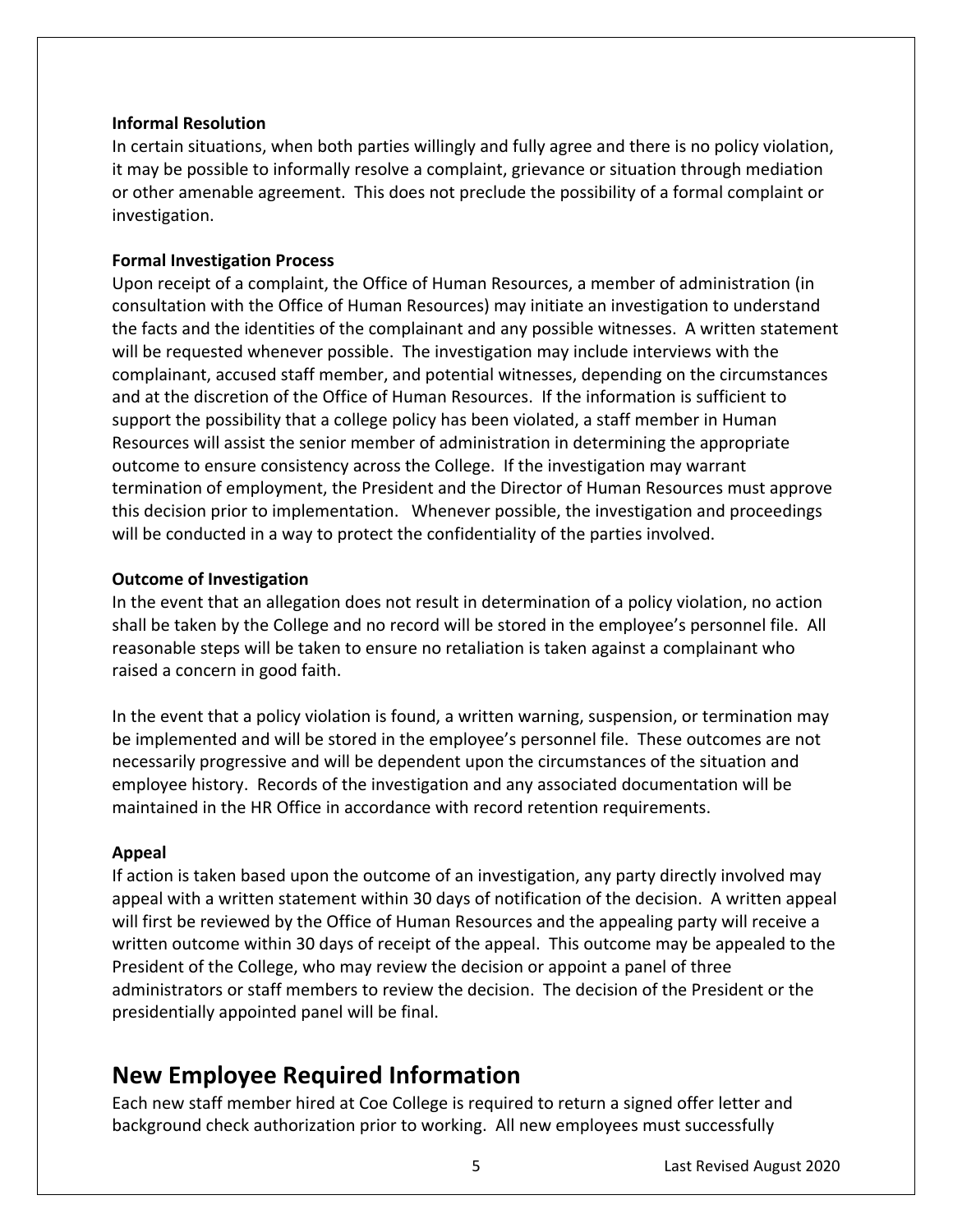<span id="page-6-0"></span>complete a criminal background check in addition to any other requirements in accordance with the background check policy. Additionally, within the first three (3) days of employment, the following documentation must be completed in accordance with the requirements of the appropriate state and federal regulations:

- Employee Information Form
- Form W-4 (federal tax withholding certificate)
- Form W-4 (state tax withholding certificate)
- I-9 (Employment Eligibility Verification)
- Direct Deposit Form

Additionally, Human Resources will store application materials and a job description for all positions which require it (e.g. ongoing positions). See Personnel File Access policy for additional information.

### **Overtime**

### **Non-exempt Employees (Hourly)**

Occasionally, overtime may be required. Non-exempt employees are entitled to overtime pay at the rate of one-and-a-half times the normal hourly rate of pay for all hours worked, including holiday hours, in excess of 40 hours in a workweek. Time off can be taken in lieu of overtime during the same workweek at an hour per hour exchange, when approved by a supervisor. Coe's workweek for payroll record-keeping purposes commences at 12:01 a.m. on Sunday and ends the following Saturday at midnight.

Additional information related to overtime:

- Working overtime will only be permitted if authorized in advance by an employee's supervisor.
- Vacation and holiday hours will be counted as hours worked to compute overtime.
- Exempt employees are generally ineligible for overtime pay unless expressly notified otherwise.

# **Payroll Information**

Any salary figures provided to an employee in annual or monthly terms are stated for the sake of convenience or to facilitate comparisons and are not intended and do not create an employment contract for any specific period of time.

### **Pay Periods**

Pay checks for all full-time employees are issued monthly on the last working day of the month with the exception of a collective bargaining agreement. If the last working day of the month occurs on a holiday or weekend, the pay day will be on the last prior working day of the month. Adjustments such as unpaid leave or overtime will be made one month in arrears (the month following the necessary adjustment), unless the adjustment can be made prior to the payroll cut off date.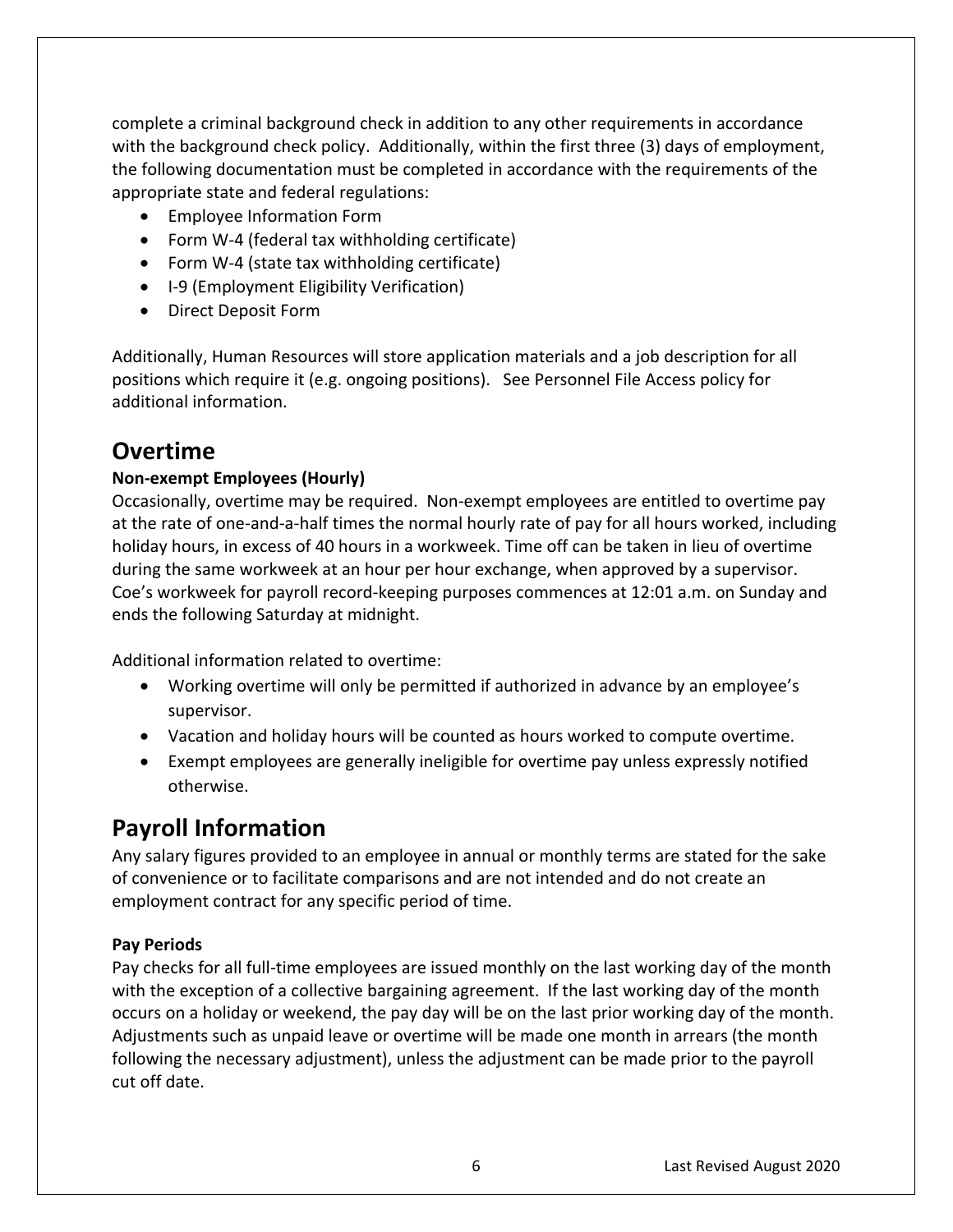<span id="page-7-0"></span>Part-time and variable hour staff are paid on the tenth of the month following the end of the monthly pay period. If the 10th falls on a Saturday, pay day will be the 9<sup>th</sup> or closest business day. If the 10th falls on a Sunday, pay day will be the  $11<sup>th</sup>$  or closest business day.

#### **Direct Deposit**

Pay checks are directly deposited to the employee's bank. An electronic deposit form must be submitted to the Human Resources Office indicating the name of the bank, the address, and account and routing numbers. Pay stubs are available on my.coe. Certain circumstances may warrant a check being issued directly to the employee with the attached pay stub.

Any delays in processing by the employee's financial institution are not the responsibility of Coe College. We will not incur the cost of stopping payment and re-issuing checks until three (3) working days have lapsed.

#### **Payroll Deductions**

In addition to all permitted and legally required deductions, upon written request and approval from the Human Resources Office, employees may have deducted from their pay: approved credit union deposits and payments, United Way donations, and Coe College donations.

#### **Annual Wage Review**

Annually, the College reviews staff wages and positive performance may result in an increase. Wage increases are also dependent upon a number of factors, such as budgetary considerations and prevailing economic conditions. Salary adjustments will generally be effective as of July 1 of each year outside a change in position that warrants an adjustment midyear.

### **Personnel File Access**

Employee files are maintained by the Human Resources department and are considered confidential. Supervisors may only have access to non-confidential information. Personnel file access by current employees and former employees upon request will generally be permitted within three (3) days of the request unless otherwise required under state law. Personnel files are to be reviewed in the Human Resources department. Employee files may not be taken outside the department. Representatives of government or law enforcement agencies, in the course of their duties, may be allowed access to file information.

### **Promotion and Transfer**

The College will promote present employees to fill vacancies when the employee's qualifications justify such promotion and qualifications will be based on objective criteria. When more than one staff member in a department may be qualified for a promotion opportunity, department leaders will inform employees who may be qualified to provide an opportunity to express interest.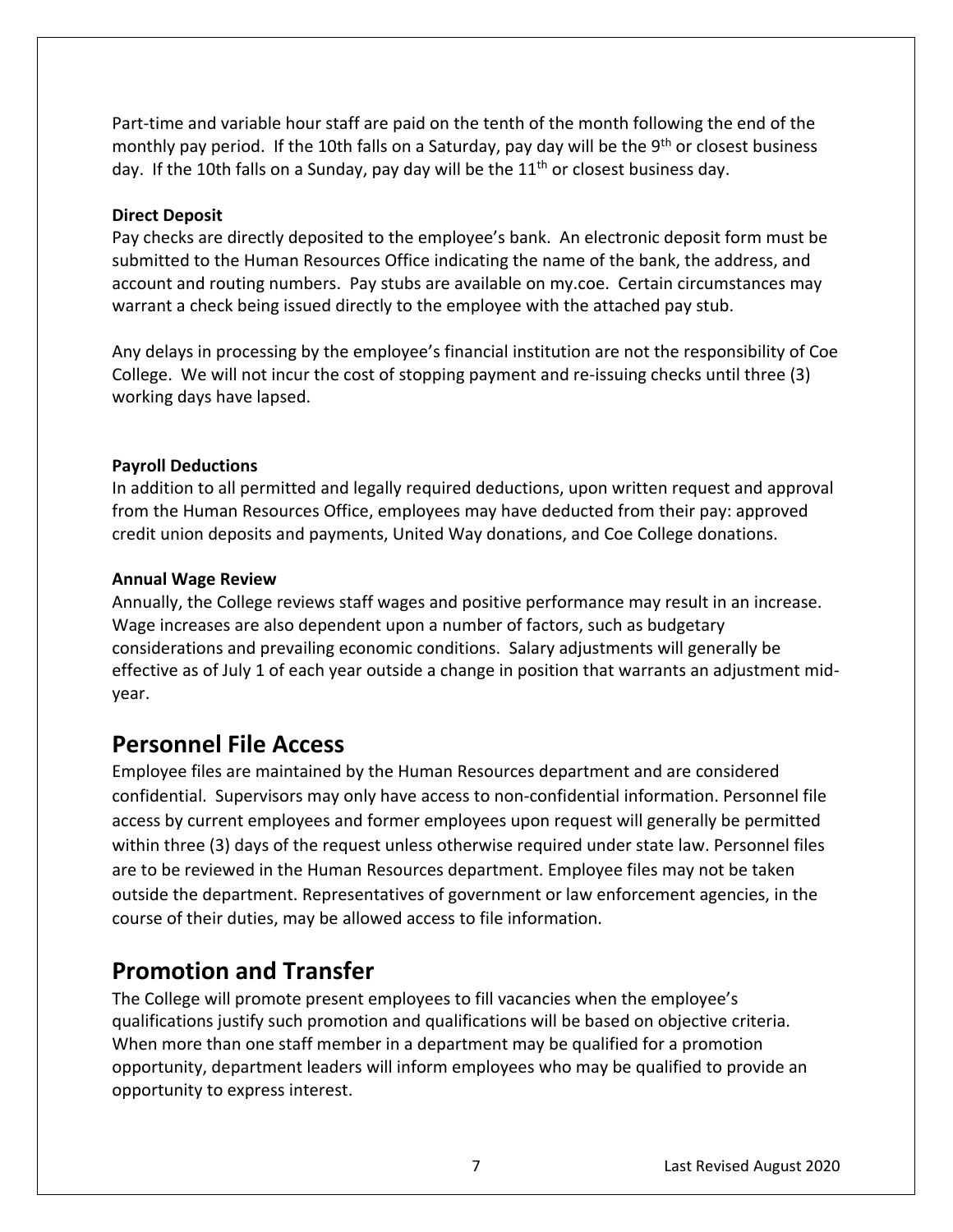<span id="page-8-0"></span>The College reserves the right to transfer its employees to different jobs in different departments.

# **Recording Work Time and Breaks**

### **Non-Exempt Employees (Hourly)**

Non-exempt employees must provide a record of hours worked on a monthly basis unless otherwise directed by a collective bargaining agreement. Hours worked and recorded leave (e.g. sick, vacation, holiday) must be completed by the employee and approved by the supervisor, and submitted to Human Resources. Time records must be submitted to the Human Resources Payroll Office by noon on the second working day following the end of the pay period.

### **Exempt Employees (Salary)**

On a monthly basis, exempt employees must complete a monthly record indicating any vacation, sick, or other leave taken during the period. This information must be submitted to the Human Resources Payroll Office by 12:00 PM on the second working day following the end of the pay period.

### **Breaks**

Break time is provided for shifts 4 hours or longer, and is pro-rated based upon the break time outlined below. Break time will not be used to compensate for time away from work, will not be accumulated, and may not be utilized at the beginning or end of a shift to shorten the work day.

 The schedule for taking breaks will be approved by an employee's supervisor. In administering For each 8-hour shift, employees will be eligible for two rest periods of fifteen minutes each. breaks, the schedule for employees in any one department may be staggered for office coverage.

The 30 minute paid lunch period may not be included as hours worked. However, 15-minute breaks can be taken in the middle of each four-hour work period and used as a paid 30-minute lunch, which will then be counted as time worked. The supervisor must approve scheduling of break times.

# **Separation from Employment**

In all cases of voluntary resignation (one initiated by the employee), employees are asked to provide a written notice to their supervisors at least two weeks in advance of the last day of work. Employees who provide the requested amount of notice will be considered to have resigned in good standing and generally will be eligible for rehire. In most cases, Human Resources will conduct an exit meeting on or before the last day of employment to collect all company property, and to discuss final pay. If applicable, information regarding benefits continuation through the Consolidated Omnibus Budget Reconciliation Act (COBRA) will be sent to the employee's home address.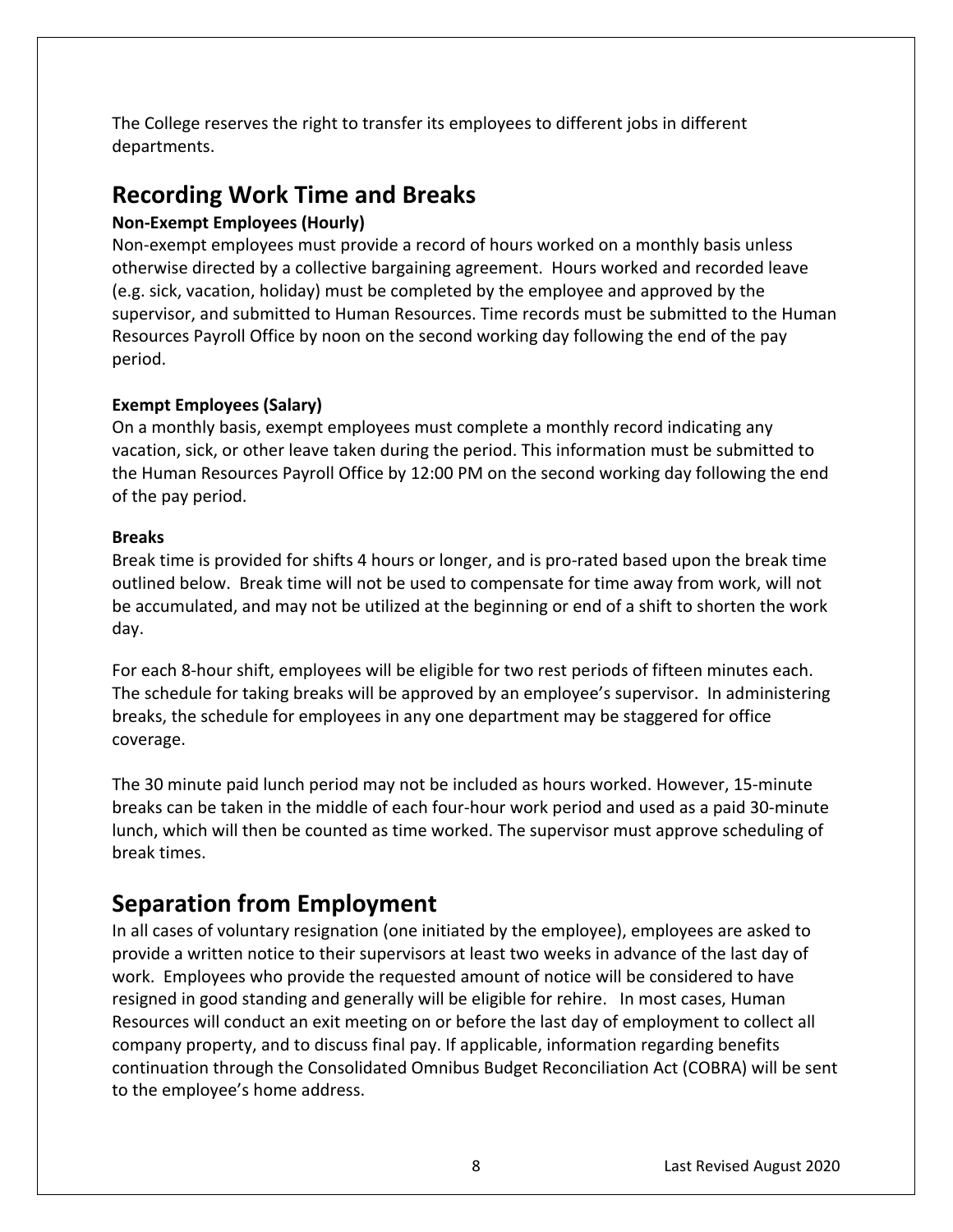<span id="page-9-0"></span>The College reserves the right to separate an at-will employee from employment at any time. In the case of involuntary separation from employment, an employee will be notified in writing, with the exception of completion of a specified term of employment.

# **Work Schedule**

 supervisors. Any modifications to this schedule will be determined by an employee's supervisor. The standard full-time work week is forty (40) hours. The work week is Sunday through Saturday. The standard workday is eight (8) hours, 8:00 am to 4:30 pm, plus a thirty (30) minute unpaid lunch period which will be scheduled as close as practical to the middle of the work hours at times determined in advance by the respective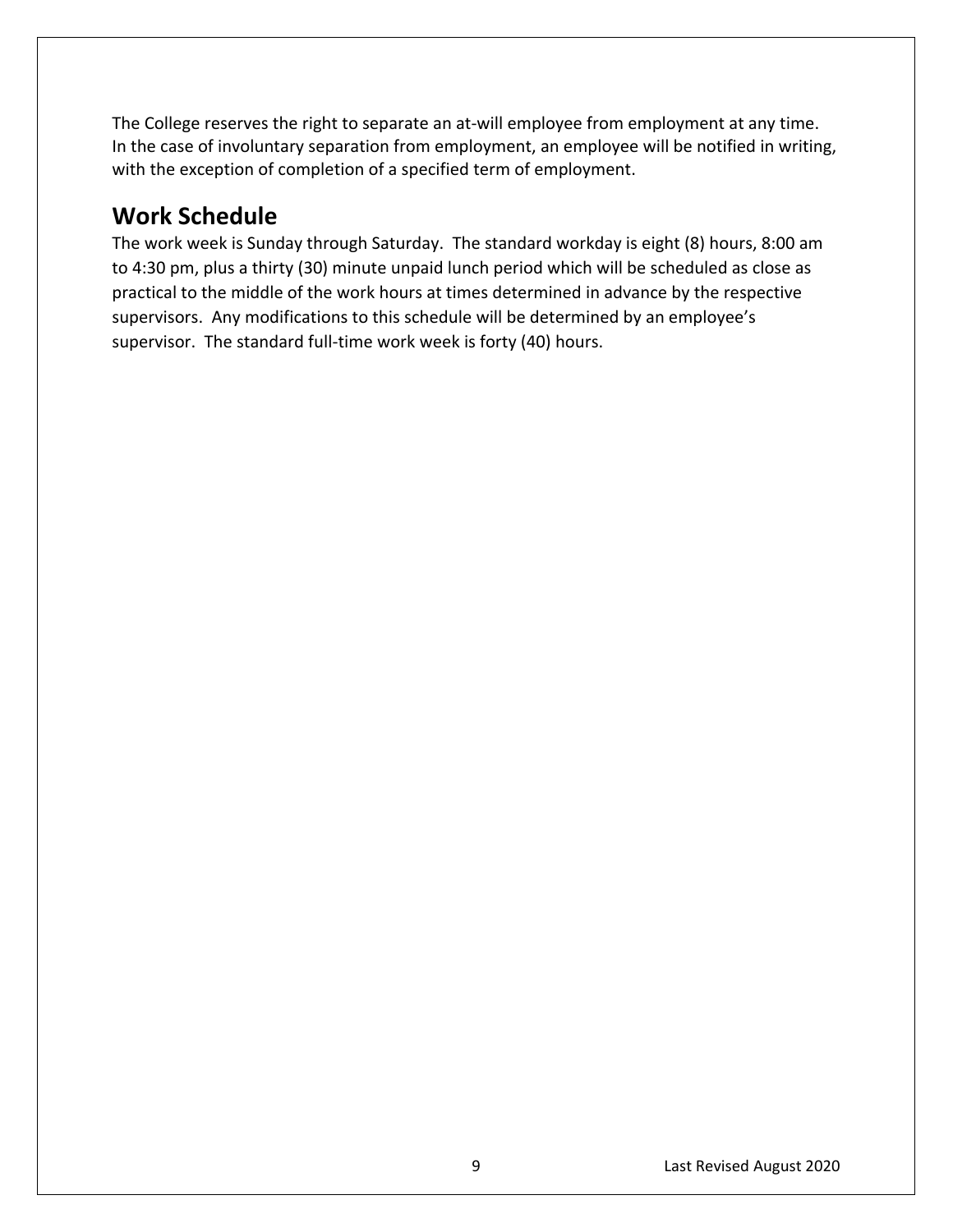# **Benefit Information**

### **Overview**

 Eligible employees at Coe College are provided a wide range of benefits. There are some programs (Social Security, worker's compensation and unemployment insurance) which cover **all** employees as prescribed by Federal and State law. Coe College reserves the right to modify, add or terminate any benefits at any time, except those mandated by Federal and State law.

Eligibility for benefits is dependent upon a variety of factors, including employment status and type. Employment agreements, supervisors, and the Human Resources Office can answer questions regarding benefit eligibility. For example, part-time employees averaging at least 20 hours per week per year are eligible for some benefits, such retirement, and pro-rated holidays, sick leave and vacation, as well as federally and state regulated benefits (e.g. Worker's Compensation, unemployment insurance, social security contributions). Employees who are defined as full-time in accordance with the benefit eligibility policy are eligible for all organizational benefits offered to staff.

The policies below outline employee benefits in a general manner. Final determination of eligibility and benefits will be made in accordance with actual plan descriptions, insurance booklets, or legal documentation which describes the plans or policy.

# **Benefit Eligibility**

 questions, please consult the Office of Human Resources. Benefit eligibility is outlined in accordance with the Coe College policy and the Affordable Care Act (ACA), and many terms in this policy are associated with ACA. For additional information or

Prior an offer of employment, the hiring office shall estimate an employee's work schedule or FTE % over a 12-month period (less any period not worked due to academic or organizational breaks) and a determination will be made regarding benefit eligibility. If it is determined that an employee will meet or exceed the definition of full-time employment, all staff benefits will be offered to employees in ongoing and annual appointments, as well as temporary appointments that may reach eligibility during the initial measurement period.

When it is determined that an employee is eligible for full-time organizational benefits (either new or due to a change in status), coverage will begin on the first day of the month following hire date, and if an employee starts work on the first day of the month, benefit coverage will begin immediately. Employees must return benefit selections within 30 days to maintain offer of coverage.

If an employee's position changes and it includes a change in status from full-time to part-time, once the change in status occurs, health insurance coverage will end on the first of the month following a 90-day administrative period.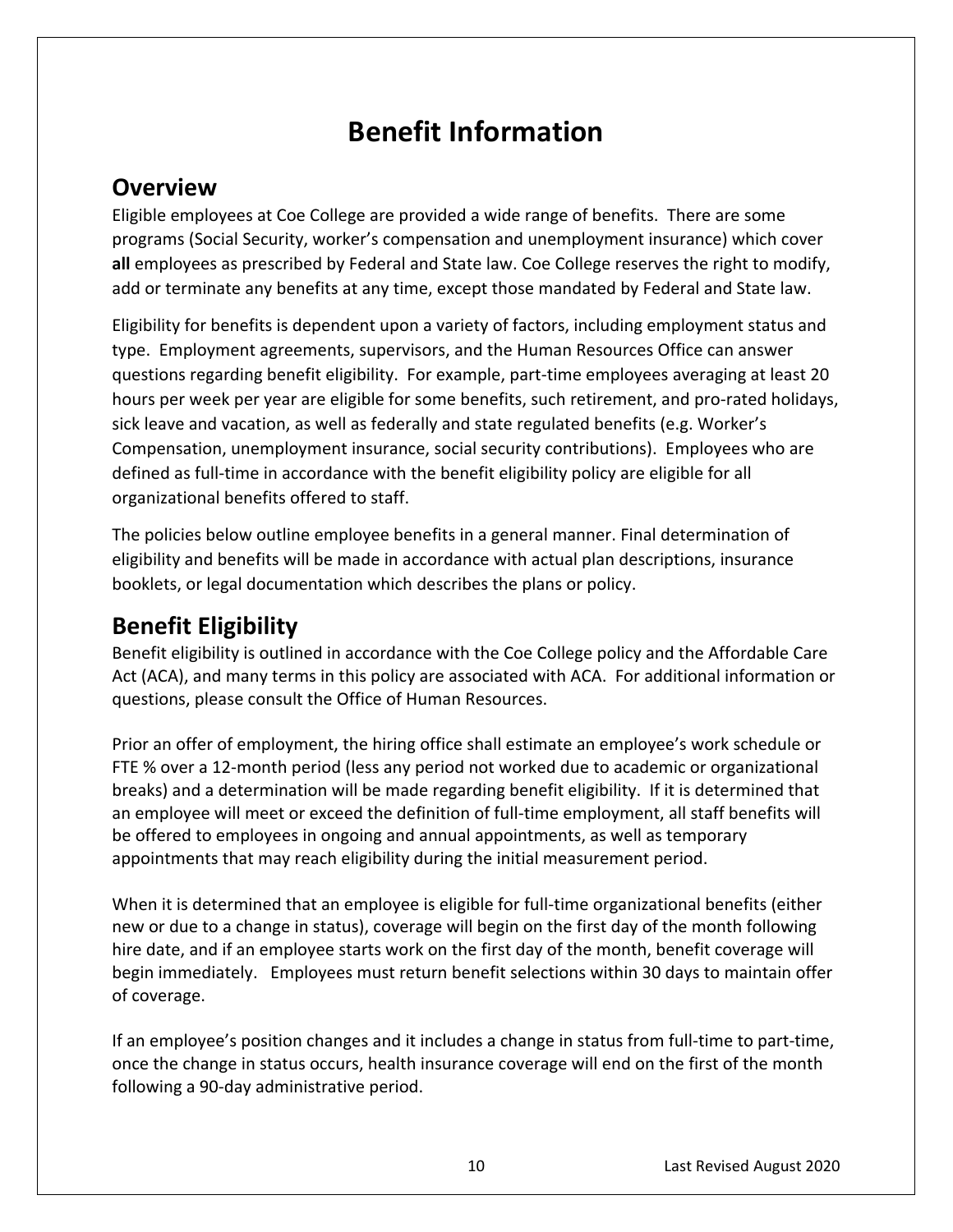<span id="page-11-0"></span>When an employee separates from the college, benefit coverage will end on the last day of employment with the College.

Below are definitions for benefit eligibility which correspond with employee classification and status, as well as relevant ACA terms and definitions.

#### **Full-time Status**

For the purposes of determining organizational benefit eligibility, full-time employment is defined as working an average of 30 hours per week over at least 9 months (not withstanding academic breaks for those whose positions would otherwise be 12 month appointments), or 75% FTE (full-time equivalent) or greater for benefit purposes. Some benefits are pro-rated for positions working less than 40 hours or 100% FTE (e.g. vacation, sick leave).

#### **Part-time Status**

 purposes. Part-time employees who average between 20 and 29 hours per week over 12 Compensation, unemployment insurance, social security contributions), at pro-rated amounts. benefits. Part-time employment is defined as working less than 30 hours per week or 75% FTE for benefit months, work 1,000 hours in a calendar year, or 50-74% FTE are eligible for sick leave, vacation, retirement contributions, and all federally or state mandated benefits (e.g. Worker's Part-time employees working less than 20 hours are eligible for federally or state mandated

### **Temporary, Seasonal and Student Status**

Temporary, seasonal and student employees are not generally eligible for organizational benefits unless otherwise specified in writing. However, if it is estimated upon offer of employment that an employee will work more than 30 hours per week in accordance with the benefit eligibility policy, or if it is determined after an employee is working that average work hours exceed 30 hours, benefits will be offered.

### **Establishing Benefit Eligibility for Variable Hour and Part-time Employees**

 hour employees, as well as part-time employees. The College will review hours worked during Following the administrative period, Coe College will utilize an initial measurement period of 12 months, which begins the first of the month following an employee's start date for all variable the initial measurement period using a 12 month look back period. If at the end of 12 months' average hours worked exceeds 30 hours per week during that time period (notwithstanding academic or organizational break periods) and health insurance has not previously been offered, the employee will be notified and offered coverage immediately, less the administrative period. Conversely, if an employee has been offered health insurance and average work hours have not exceeded 30 hours per week during the initial measurement period, health insurance coverage will end immediately, less the administrative period.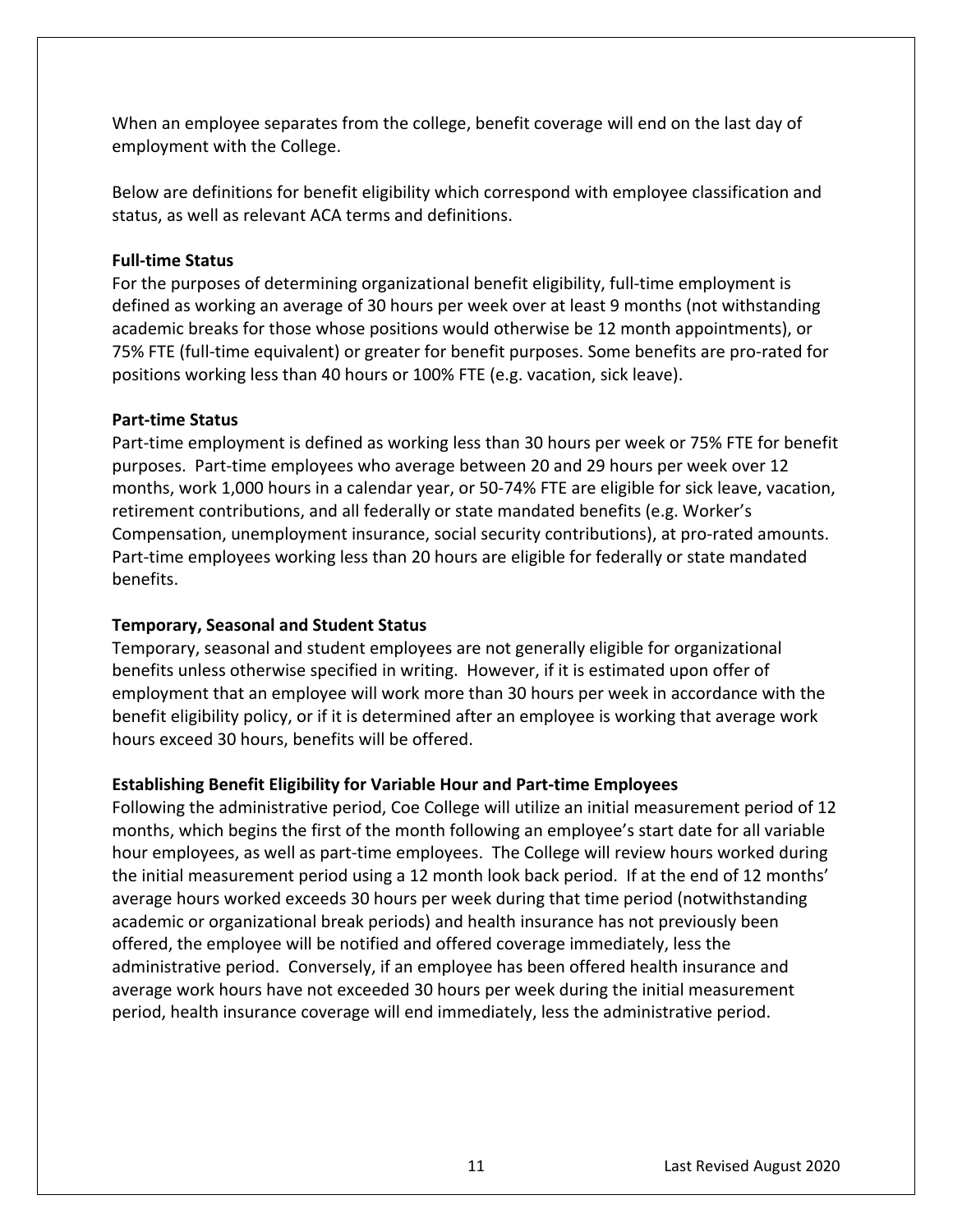#### **Relevant ACA Terms**

**Administrative Period** – A period of time, no longer than 90 days, during which an employee becomes eligible for health insurance and insurance begins, or when an employee drops below eligibility for health insurance and when it ends. Coe College utilizes an administrative period of the fraction of the month between the first day of employment or of known health insurance eligibility and the first of the following month.

**Measurement Period** – A period of time, no less than 3 and no more than 12 months, used by an employer to evaluate eligibility for health insurance based upon hours worked. Coe College utilizes a 12-month measurement period. This 12-month measurement period applies to the initial measurement period for new employees (the first 12 months of employment) as well as the stability measurement period (an ongoing measurement period to evaluate continuing eligibility for health insurance).

**Stability Period** – Once initial health insurance eligibility is determined at the start of employment, or following the initial measurement period for variable hour and part-time employees, Coe College will utilize a 12-month ongoing stability measurement period that aligns with open enrollment in health insurance. If it is determined through a 12 month look back at that time, that an employee's average hours worked are greater than 30 hours per week or 75% FTE during the stability period (not withstanding academic or organizational break periods), health insurance will be offered immediately, less the administrative period. Conversely, if an employee's average work hours have not met or exceeded 30 hours per week during the stability period health insurance coverage will end on the first of the month following a 90-day administrative period.

# **Continuation of Benefits**

 dental and vision group plans offered by Coe College. These qualifying events may include The Consolidated Omnibus Reconciliation Act of 1985 (COBRA) outlines qualifying events in which employees or covered dependents are eligible to continue coverage under the health, separation of employment (other than for gross misconduct), reduction of hours of employment below eligibility for coverage, the change of status of a dependent child of the employee, death, Medicare entitlement, divorce or legal separation of the employee, or the bankruptcy of the Employer. The length of time during which coverage under the insurance plan may be continued varies depending upon the circumstances enacting the continuation rights, and it is the responsibility of the employee to notify Human Resources when a qualifying event occurs for a covered dependent. Any eligible person electing continuation coverage will pay the full group rate premium for the coverage.

Separated employees may also be eligible to continue life insurance, AD&D and long term disability insurance. For additional information, contact a staff member in Human Resources.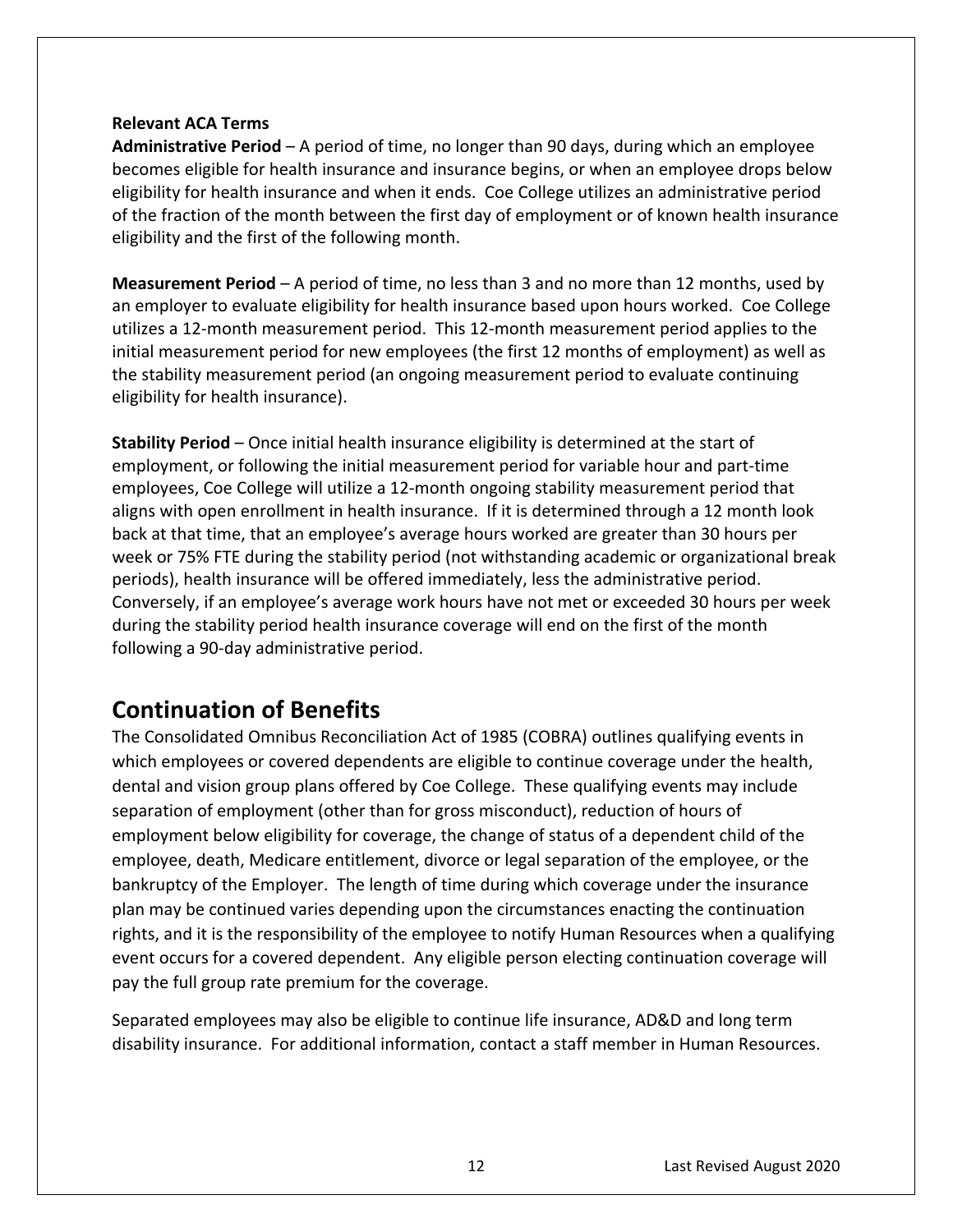#### <span id="page-13-0"></span>**Retiree Continuation of Benefits**

Health, Dental and Vision - Retirees are eligible to remain on the Coe College group health insurance plan at their own expense provided they are at least 57 years of age, have completed ten (10) years of service, and have been continuously covered for at least seven (7) consecutive years under the Coe College group health insurance plan immediately prior to retirement. Spouses of retirees may also be covered at their own expense, provided they were covered by the family plan for seven (7) consecutive years immediately prior to their spouse's retirement.

Life Insurance - Retirees are eligible to remain on the Coe College group life insurance plan at their own expense provided they are at least 57 years of age, have completed seven (7) years of service, and have been continuously covered for at least seven (7) consecutive years under the Coe College group life insurance plan immediately prior to retirement. The retiree must make the election within 15 days of their last day of employment. Coverage under this plan for a covered retiree is limited to \$10,000 of life insurance.

 no longer qualifies under the family medical plan. This health and dental insurance plan Coverage under these plans will terminate on the earliest of the following: 1) If premiums are not paid on the due date, 2) when the retiree or spouse turns 65, 3) when the retiree or spouse qualifies for Medicare, Medicaid, or any other State or Federal sponsored medical care, 4) the College plan itself terminates or no policy is in effect to provide insurance benefits on the plan. Dependent coverage will terminate upon termination of the retiree and/or spouse plan coverage, whichever occurs later. Dependent coverage may terminate earlier if the dependent continuation for retirees replaces COBRA benefits for eligible retirees and/or spouse and dependents.

Additional information regarding continuation of benefits is provided under the Long Term Disability policy for employees who qualify.

### **Domestic Partner Benefits**

Health and dental insurance is available for qualified domestic partners. Benefits will be available on an after-tax basis unless common-law marriage as defined by the State of Iowa exists, in which case benefits are offered on a pre-tax basis. To be eligible for domestic partner coverage, the Coe College employee and the domestic partner must complete and file an Affidavit with Human Resources.

Eligible Domestic Partners qualify for the Coe College Employee Assistance Program (EAP), use of campus facilities, tuition remission and tuition exchange (a taxable benefit). The employee may use family leave to care for the domestic partner, or dependent child of the domestic partner, who has a serious health condition.

Additional information on these benefits and the appropriate affidavits are available in the Human Resources Office.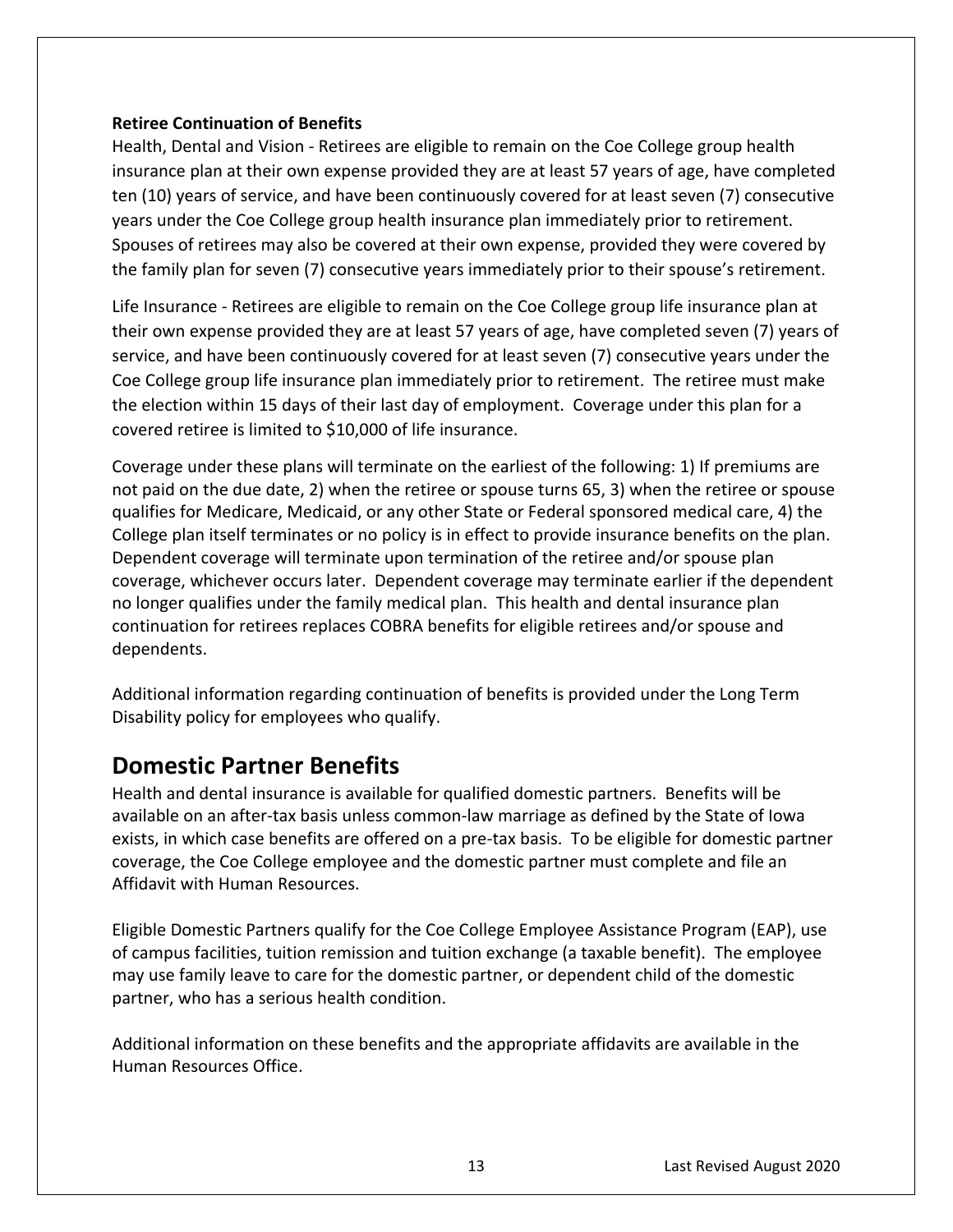# <span id="page-14-0"></span>**Employee Assistance Program (EAP)**

All employees are eligible for the Employee Assistance Program offered by Coe College. EAP services include three free, confidential counseling sessions each fiscal year for personal, family, financial or employment concerns. Coe College sponsors the benefit but does not receive any information that would identify employees who utilize the benefit.

# **Flexible Spending Account (FSA)**

All full-time employees, as defined in the benefit eligibility policy, are eligible for flexible spending accounts. It is important to accurately estimate out-of-pocket medical or dependent care expenses, as dollars not used within the defined plan year are forfeited.

### **Medical flexible spending account**

 for reimbursement to the employee. IRS eligible expenses can be submitted for reimbursement A medical FSA allows employees to set aside pre-tax dollars for eligible health expenses during the plan year, up to the IRS defined maximum contribution. The money employees contribute will be divided by the number of pay periods in the year and deducted from an employee's paycheck on a pre-tax basis and deposited into the flexible spending account. IRS defined eligible expenses that are not covered by health, dental or vision insurance can be submitted and returned to employees without being taxed.

### **Dependent care flexible spending account**

A dependent care FSA allows employees to set aside pre-tax dollars for eligible health expenses during the plan year, up to the IRS defined maximum contribution. The money employees contribute will be divided by the number of pay periods in the year and deducted from an employee's paycheck on a pre-tax basis and deposited into the flexible spending account. The IRS defines eligible dependents and dependent care. IRS eligible expenses can be submitted for reimbursement and returned to employee without being taxed.

### **Life and AD&D Insurance**

All full-time employees, as defined in the benefit eligibility policy, are eligible for group term life insurance. This benefit is fully funded by Coe College, and coverage begins upon eligibility for benefits (either the first of the month or the first of the month following eligibility) and continues through the end of the month in which an employee separates from employment with the College. The life insurance benefit is equal to an employee's estimated annual wage, rounded to the nearest thousand dollars. Additionally, Coe College fully funds accidental death and dismemberment (AD&D) insurance, and in the event of an accident, is payable up to an employees estimated annual wages, rounded to the nearest thousand dollars.

Employees must elect these plans upon notice of eligibility, within 30 days of a qualifying life event, or during the open enrollment period communicated by the Office of Human Resources. Additionally, group life and AD&D insurance may be purchased by the employee and continued upon retirement or separation from employment.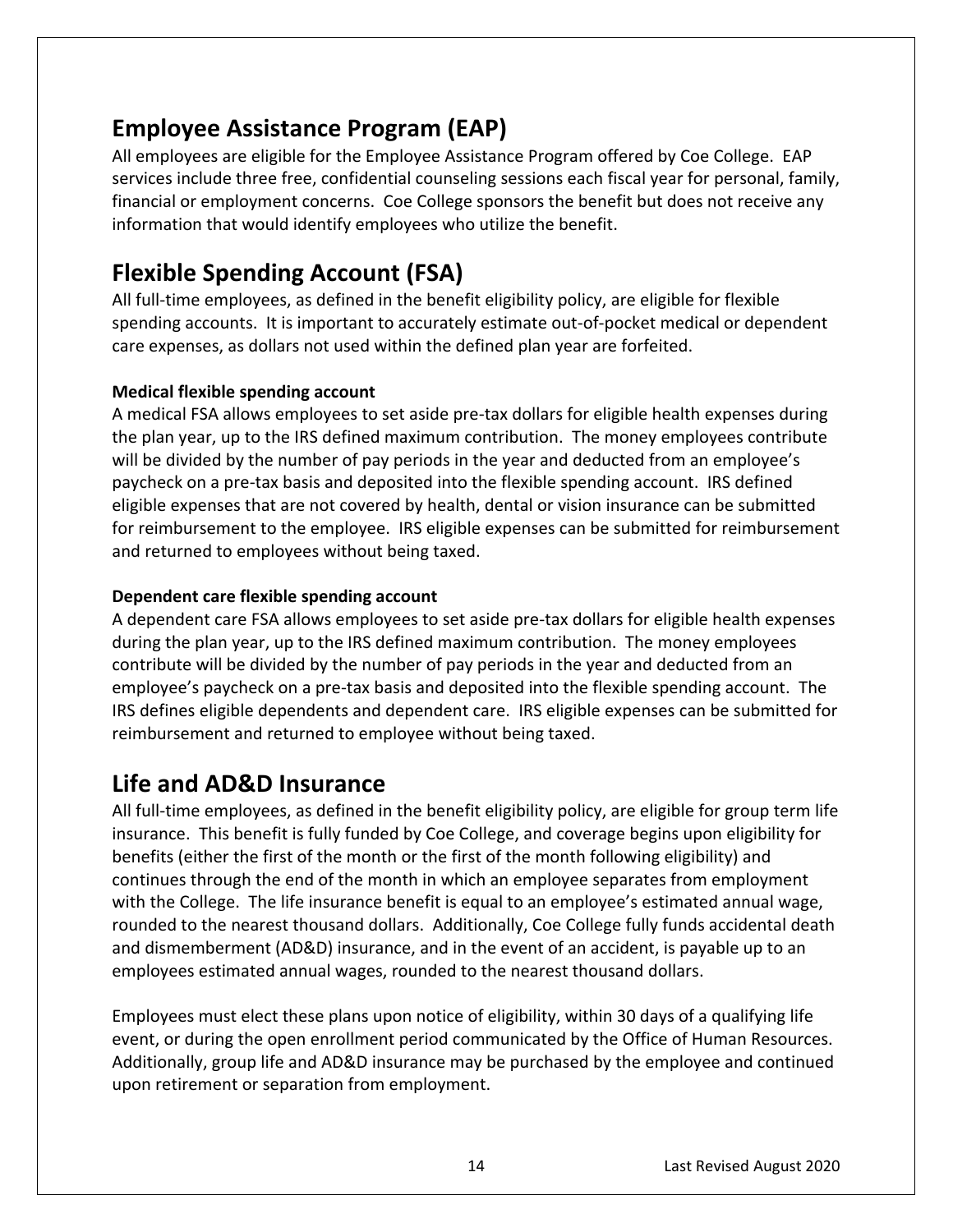#### <span id="page-15-0"></span>**Supplemental life insurance**

Supplemental life insurance is also offered as an optional payroll deduction, and may be purchased by the employee for themselves, spouse and dependent family members. Coverage is subject to approval by the carrier.

#### **Supplemental AD&D insurance**

Supplemental accidental death and dismemberment (AD&D) insurance is also offered as an optional payroll deduction.

# **Long Term Disability Insurance (LTD)**

All full-time employees, as defined in the benefit eligibility policy, are eligible for group long term disability insurance (LTD). This benefit is fully funded by Coe College, and coverage begins upon eligibility for benefits (either the first of the month or the first of the month following eligibility) and continues through the end of the month in which an employee separates from employment with the College.

### **Additional information**

- Pre-existing conditions may be excluded during the first twelve (12) months of employment.
- The waiting period for payment eligibility is 180 days after the disability has occurred.
- "Disability" and "disabled" definitions mean the claimant is unable to perform the essential functions of their regular occupation.
- The monthly indemnity is 60% of the employee's basic monthly earnings, subject to a maximum monthly benefit of \$8,000.
- Employees who have been covered by the employer sponsored LTD plan for at least 12 months may be eligible to convert the coverage upon separation of employment from the college.

Employees who have become disabled and qualify for benefits under the long term disability insurance policy will separate from employment from the College upon exhaustion of all available paid leave and FMLA absent any other approved unpaid leave.

If the employee was covered under Coe's health insurance plan, the employee and dependents or other persons covered by their insurance may maintain coverage as provided for under the provisions of COBRA. The length of time during which coverage under the health insurance plan may be continued varies depending upon circumstances enacting the continuation rights.

An employee or dependent electing continuation coverage will be required to pay for the coverage by paying the then applicable group rate premium for the coverage. If the employee who is qualified or is on long term disability at the time of termination of employment has completed seven (7) years of service and has been continuously covered for at least seven (7) consecutive years under the Coe College group health insurance plan immediately prior to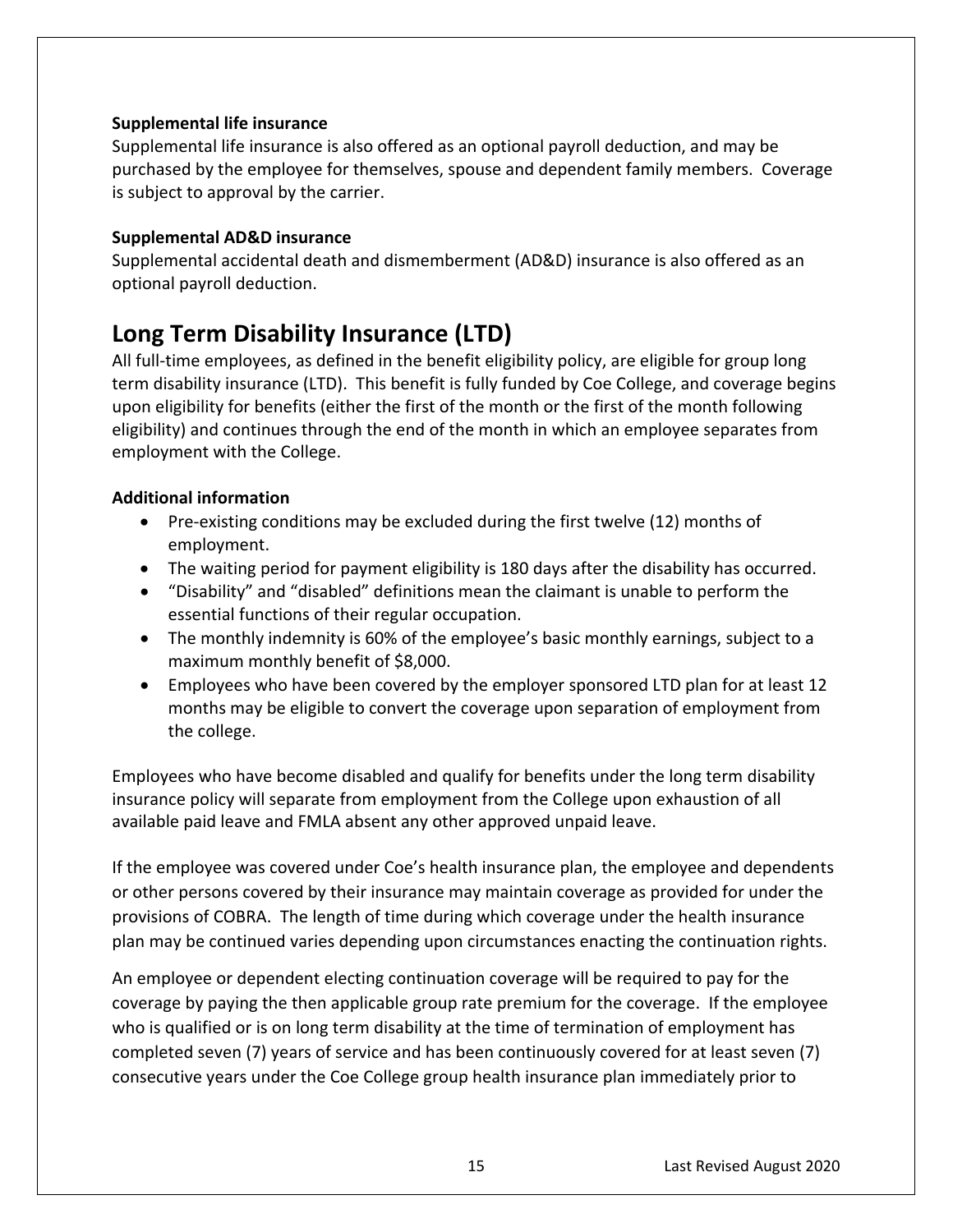<span id="page-16-0"></span>separation from the College, the College will continue to pay the employer's portion of the health insurance premium during the COBRA period. The College will discontinue paying the employer's portion of the health insurance premium during COBRA upon the earliest of the following:

- If the covered employee does not pay the required premium on the due date;
- When the covered employee attains age 65;
- When the covered employee qualifies for Medicare, Medicaid, or any other State or Federal sponsored medical care plan;
- If the plan itself terminates, or no policy is in effect to provide the covered employee the insurance benefits of the plan; or
- When the COBRA period expires.

### **Medical, Dental and Vision Insurance**

All full-time employees, as defined in the benefit eligibility policy, are eligible for group medical, dental and vision benefits. Employees must elect these plans upon notice of eligibility, within 30 days of a qualifying life event, or during the open enrollment period communicated by the Office of Human Resources.

If medical insurance is elected, employees are automatically eligible for programs offered by the carrier (e.g. identity theft, telemedicine, discount programs, etc.).

If dental insurance is elected, employees are automatically enrolled in the Eye Med Vision Discount Program. This is not vision insurance.

# **Retirement Plan**

The information in this policy is a short summary of the eligibility requirements outlined in the Coe College retirement plan document, which contains more complete information regarding enrollment and administration of the retirement plan.

All employees (other than student employees) are eligible to make contributions, from eligible compensation, to the 403(b) retirement plan at Coe College via salary deferral. Eligible employees may enroll on the first of any month on or immediately following their start date.

Employees who work or are anticipated to work 1,000 hours or more per calendar year are also eligible to receive employer matching contributions once the waiting period or waiver is complete. Eligible employees may enroll on the first of the month following notice of eligibility or in any month after that date.

- Coe currently contributes 7% of base salary provided the employee contributes a minimum of 3% of base salary.
- There is a one year waiting period for the employer match contribution, and an employee must have worked 1,000 hours or more in a 12-month period in order to complete this waiting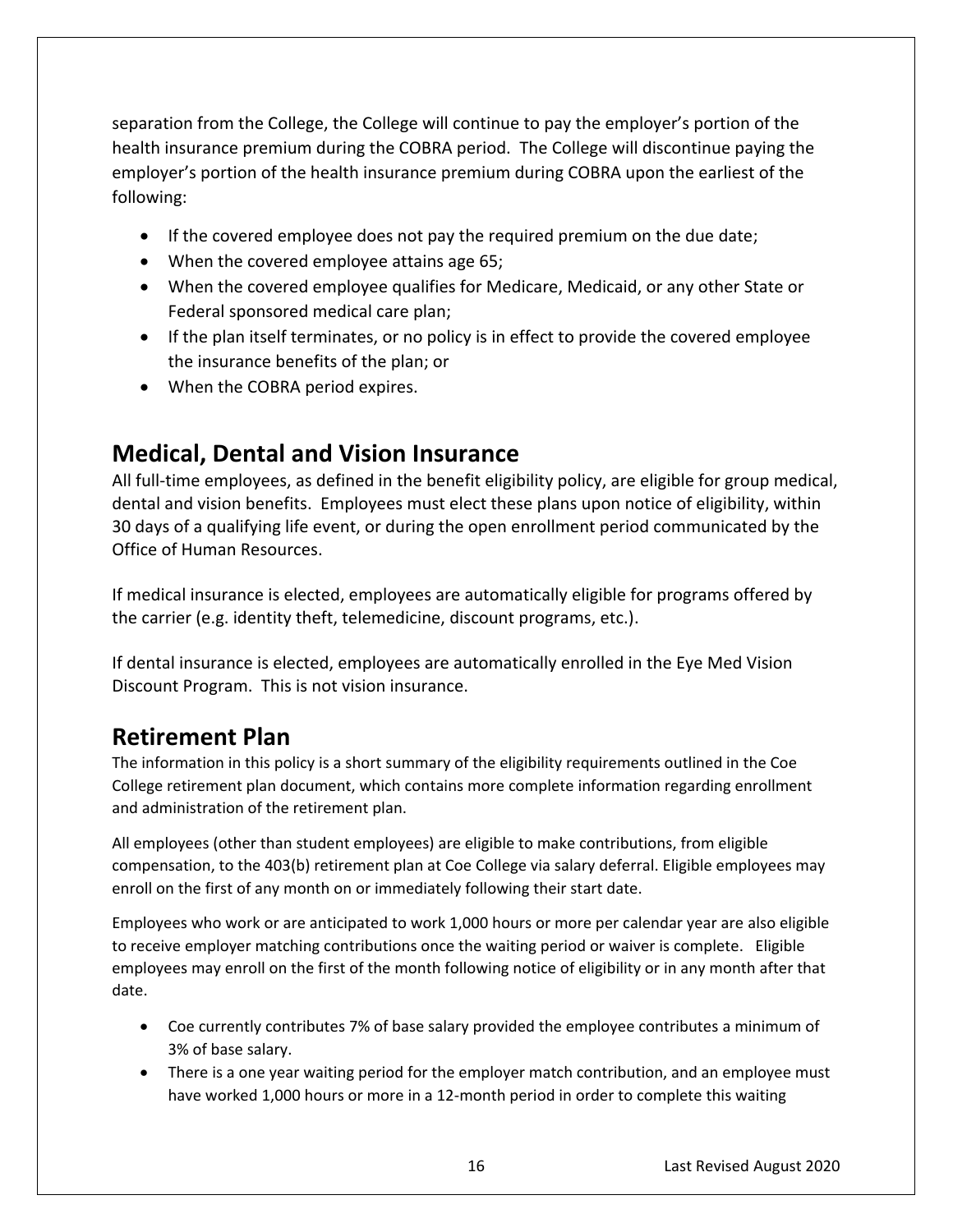period. The waiting period is waived if an employee has worked 1,000 hours at another higher education institution in the last 12 months before coming to Coe.

All contributions to the retirement plan, employee or employer, are 100% vested immediately, and all benefits are available to the employee upon separation from the College. For more information, review the retirement plan document or contact Human Resources.

### **Travel Insurance**

The Associated Colleges of the Midwest (ACM) provides accidental death and dismemberment benefits with permanent total disability while traveling on College business.

The policy provides benefits for covered employees for injuries sustained (and resulting in loss of life, limb, sight or permanent total disability) while on the business of a participating college or the consortia office of the Associated Colleges of the Midwest.

### **Eligibility requirements**

- Class A -- All employees working in excess of 17  $\frac{1}{2}$  hours per week. Two times base annual salary subject to a minimum benefit of \$50,000 and a maximum benefit of \$300,000 Principal Sum. Specific limits may apply depending upon the loss.
- Class B -- All Trustees of the policyholder. \$100,000 Principal Sum.

### **Tuition Exemption**

Full-time employees (working an average of at least 30 hours per week over nine months per year or 75% FTE (full-time equivalent)), are eligible for Coe College tuition exemption, and qualified children are also eligible for the ACM Tuition Exchange and The National Tuition Exchange programs.

Tuition exemption will apply toward tuition charges for regular credit courses offered by Coe College beginning with the first term following an employee's benefit eligible start date. Eligible courses include undergraduate courses in the regular college program and evening and summer school courses. If the employee is degree seeking, they must be accepted for admission to the College.

Note that the tuition exemption does not apply toward room and board, activity fees or any other fees. The tuition exemption is limited to the equivalency of eight (8) full-time semesters.

If for any reason the employee is separated from the College, the tuition exemption ceases at the end of the term at which the separation takes place.

### **Full-time Employees**

Current full-time employees may receive full tuition exemption provided the class work and time offered does not conflict with their regular working hours and responsibilities, and is approved by the individual's supervisor.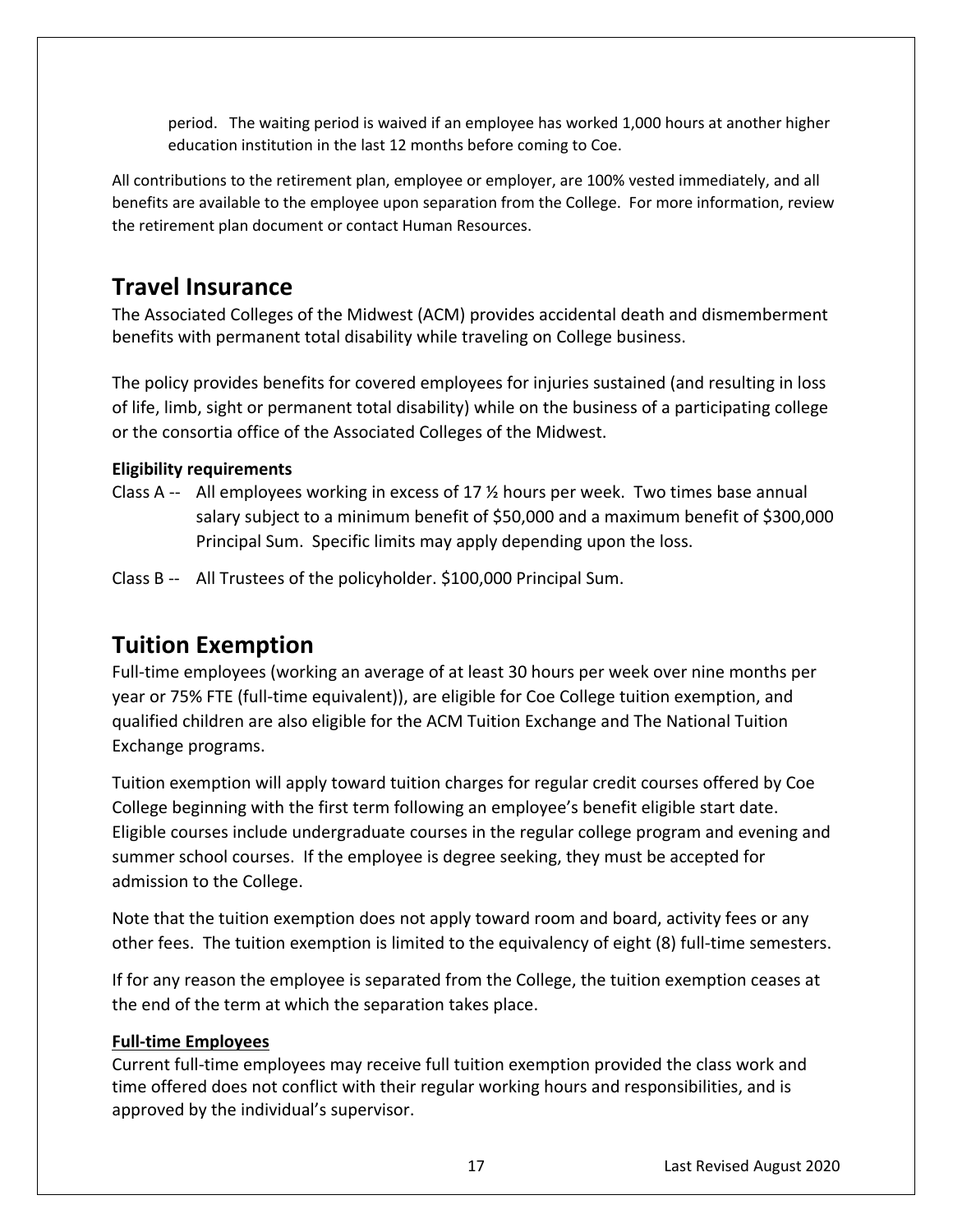### **Dependent Children of Employees**

Dependent children of current full-time employees may receive full tuition exemption, provided that they meet the definition of a dependent student, which consists of meeting all of the criteria listed below:

- The student must be seeking their first Bachelor's degree and be accepted for admission to the College.
- The student must have begun their academic work at Coe before reaching age 25.
- The student of the employee must meet one of the following criteria:
	- o The student must be claimed as a dependent on their parent's or spouse/domestic partner's most recent year's Federal income tax return; or
	- $\circ$  The student must meet the definition of dependent of the employee who is requesting this benefit as stated by the Federal Application for Federal Student Aid (FAFSA).
- Additional information: The student is required to complete a financial aid form to apply for all Federal and State financial aid which they may qualify for. It is required that the student file their form by March 1. Coe College will not replace State or Federal funds lost due to late filing of a financial aid form. Dependents receiving tuition exemption are limited to eight (8) semesters. A semester/term is defined as three (3) or more courses. If less than 3 courses are taken in any one semester/term, then the courses are accumulated with 3 courses equaling a semester/term.

### **Spouses of Employees and Domestic Partners of Employees**

A spouse or domestic partner of a current full-time employee may receive exemption for 1/2 of tuition charges at Coe College. Again, this exemption applies only to tuition. If the spouse or domestic partner is degree seeking, they must be accepted for admission to the College.

### **Tuition Exchange Among ACM Colleges**

Dependent children of full-time employees may register at another participating ACM College of their choice, subject to the student being admitted to the exchange program at the receiving ACM school. Individuals interested in this program should contact the Financial Aid Office and the ACM Tuition Remission Coordinator on campus for complete guidelines and eligibility of this program.

### **The National Tuition Exchange (NTE)**

Effective April 1996, Coe College was accepted as a member of The Tuition Exchange, Inc. National Tuition Exchange Program. Dependent children of full-time employees are eligible to apply for The Tuition Exchange Scholarship. Individuals interested in this program should contact the Financial Aid Office.

### **Benefits for Children of Deceased Employees**

The tuition exemption policy applies to dependent children of full-time administrative or support staff employees who died while in service to the College and who had been employed by the College for a minimum of seven (7) consecutive years prior to death. Dependent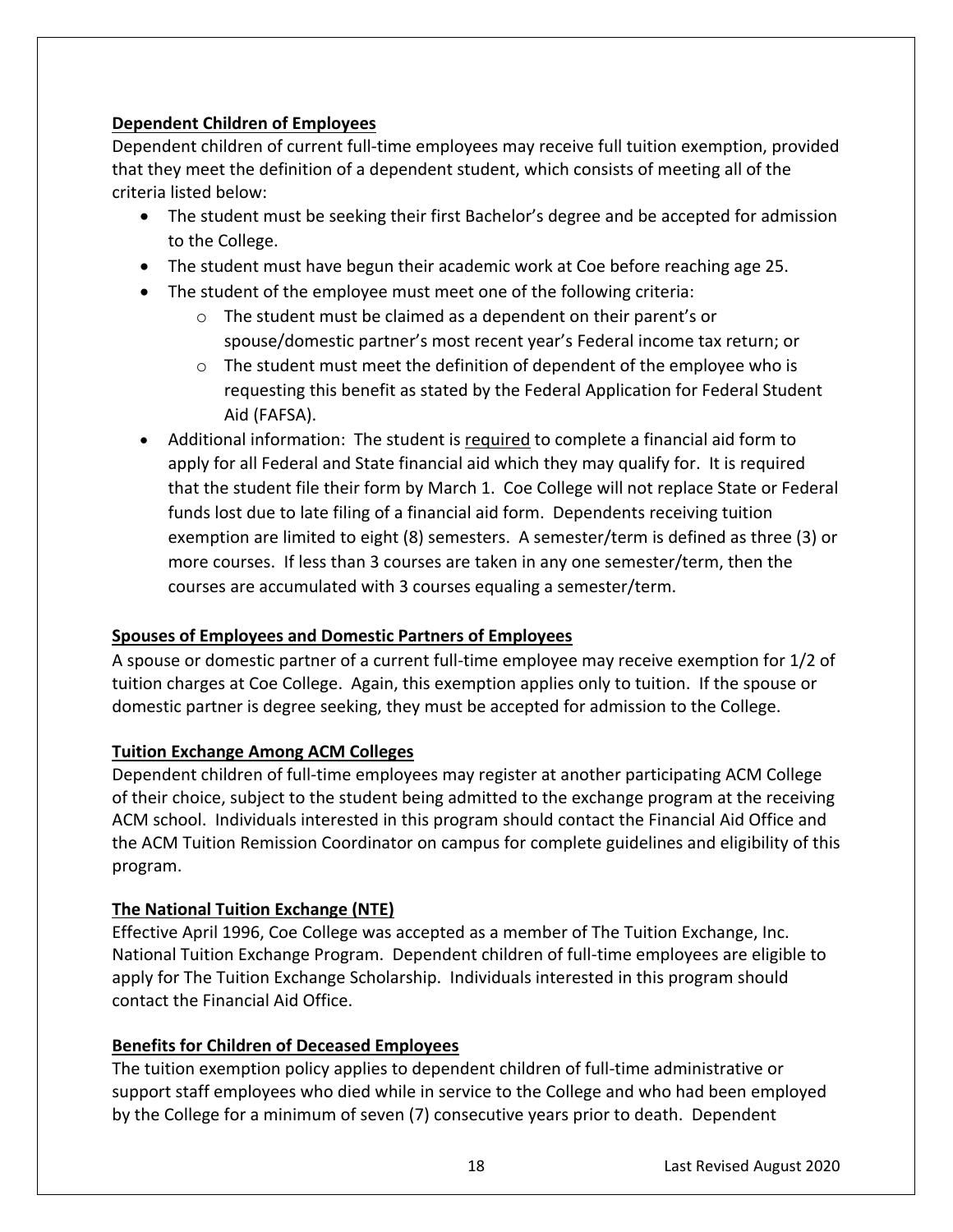<span id="page-19-0"></span>children must meet the criteria as outlined in the Dependent Children of Employees section above and have been 12 years of age or older at the date of death of the employee.

#### **Retired Employees**

Retirees who hold ongoing, full-time positions prior to retirement and worked full-time for Coe at least 7 years qualify for the Coe tuition exemption benefit. Dependent children must meet the criteria as outlined in the Dependent Children of Employees section above.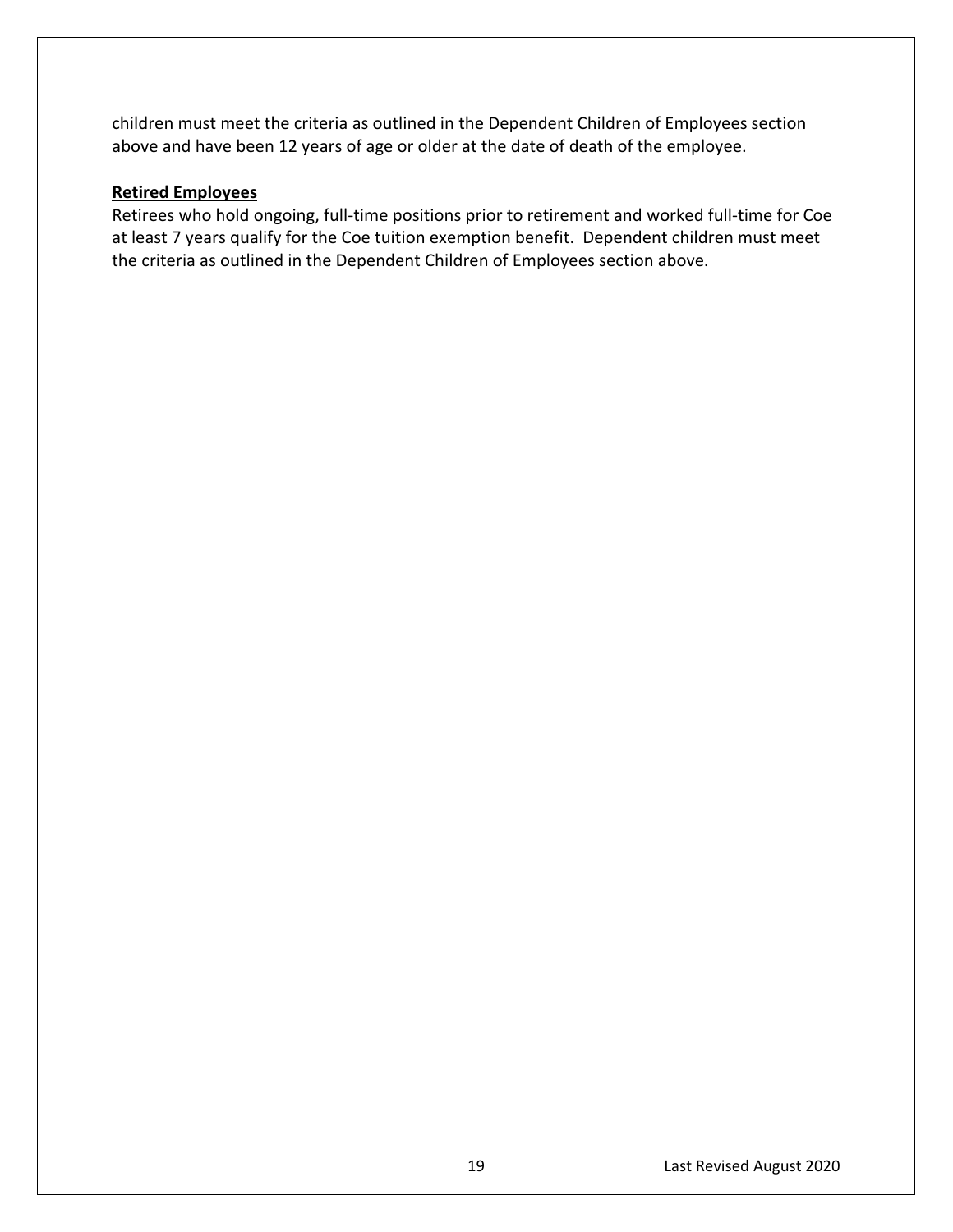# **Paid Time Off and Leaves of Absence**

### **Funeral/Bereavement Leave**

In the event of an immediate family member's death, employees will be granted up to five (5) days paid leave. Examples of immediate family members are spouse/partner, children/stepchildren, parent, or sibling.

In the event of the death of family members, employees will be granted up to three (3) days of paid leave. Examples of family members are grandparents, parents of spouses/partners, siblings of spouses/partners).

Families may be defined in other ways, and employees should discuss the need for funeral or bereavement leave with their supervisor or Human Resources. In some cases, employees may also be authorized to take vacation or unpaid leave.

# **Holidays**

All staff who work 50% positions or greater are eligible for the following paid holidays which occur during their work schedule. Holidays are paid at 8 hours for full-time, 40 hour per week employees, and will be prorated based on full-time equivalency (i.e., 75% FTE = 6 hours of holiday pay).

The following holidays are observed by the College and allow time off with pay:

| New Year's Day           | Wednesday before Thanksgiving Day |  |
|--------------------------|-----------------------------------|--|
| Easter Floating Holiday* | <b>Thanksgiving Day</b>           |  |
| <b>Memorial Day</b>      | Friday after Thanksgiving         |  |
| July 4th                 | Day before Christmas              |  |
| Labor Day                | Christmas Day                     |  |
|                          |                                   |  |

\*Staff may choose between Good Friday or the Monday after Easter as a floating holiday, with approval from a supervisor to ensure offices remain open.

At the discretion of the College, the days between Christmas and New Year's may be paid as a holiday. The holiday schedule will be released no later than July 1 for planning purposes.

Veteran's Day (November 11) is non-paid holiday offered to our veterans for their courageous service. Salary and hourly staff employees who are veterans have the option of using a vacation day, or taking the day off with no pay. We ask that all employees entitled to this day of leave make the request to their supervisor by November  $1<sup>st</sup>$  so the college can arrange appropriate staffing.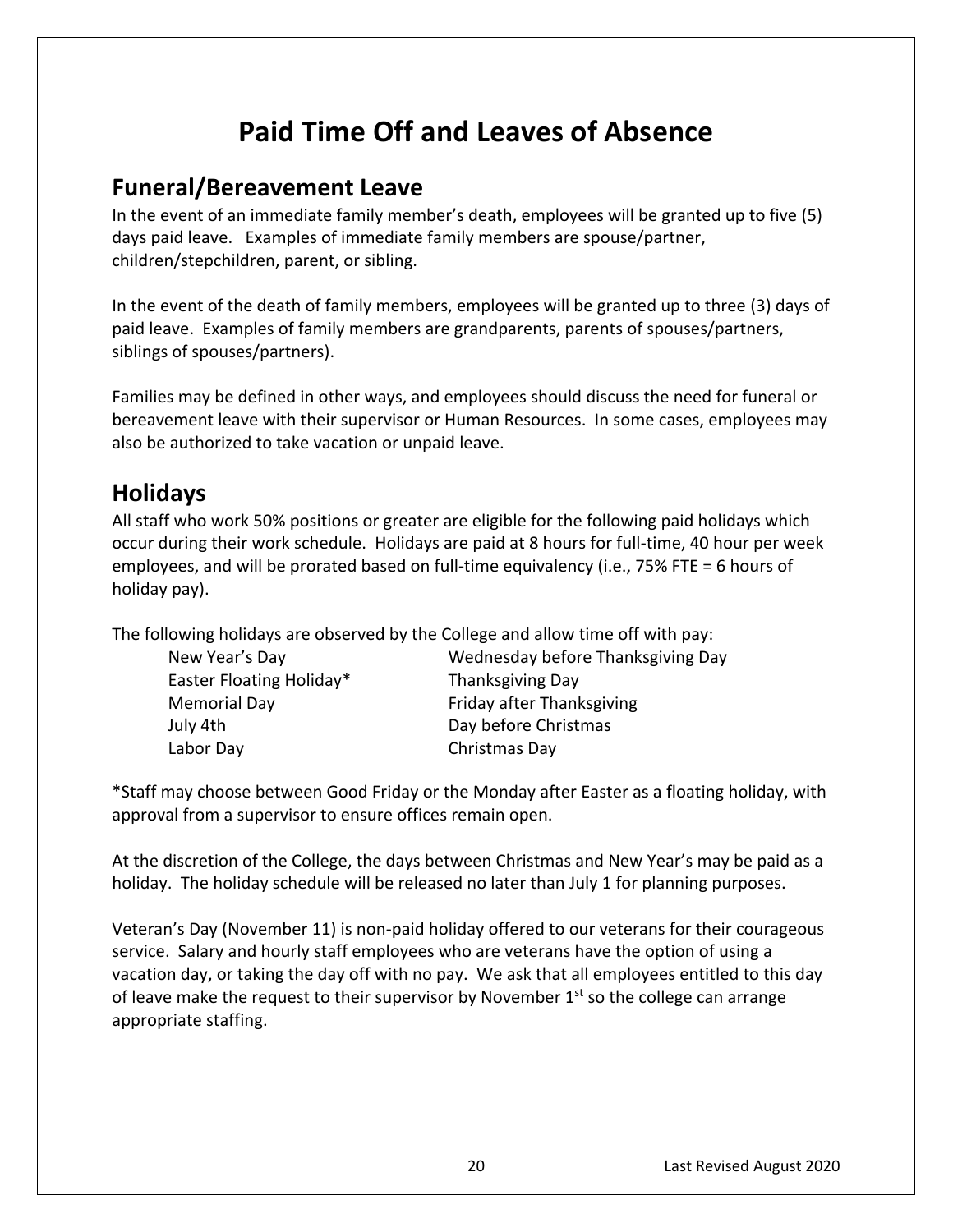<span id="page-21-0"></span>Additional information regarding holidays:

- Holidays sometimes are observed on days other than which they technically fall. If a holiday falls on a Saturday, the preceding Friday will be observed as a holiday. If a holiday falls on a Sunday, the following Monday will be observed as a holiday.
- For all hours worked on a holiday, an hourly staff employee will be paid straight-time over and above their regular wages or salary. Holidays are considered as hours worked for the purposes of calculating overtime.
- If a holiday occurs during an employee's vacation, they will not count the holiday as a vacation day.
- Employees who need time off to observe religious practices or holidays not already scheduled by the College should speak with their supervisor. Depending upon business needs, the employee may be able to work on a day that is normally observed as a holiday and then take time off for another religious day. Employees may also be able to switch a scheduled day with another employee, or take vacation time, or take off unpaid days. The College will seek to reasonably accommodate individuals' religious observances.

# **Jury Duty/Court Appearance**

Coe College supports employees in their civic duty to serve on a jury. Employees must present any summons to jury duty to their supervisor as soon as possible after receiving the notice to allow advance planning for an employee's absence.

Employees will retain all rights and privileges as a College employee while serving on jury duty, and will receive 100% of their regular Coe wages in addition to any compensation received from the court for the period of service.

Employees are expected to work as much of their regularly scheduled hours as jury duty permits, up to eight hours per day, when combining jury duty service and performance of work duties.

Time for appearance in court for personal business will be the individual employee's responsibility. Normally, vacation days will be used for this purpose.

# **Military Leave**

Coe College supports the military obligations of all employees and grants leaves for uniformed service in accordance with applicable federal and state laws. Any employee who needs time off for uniformed service should immediately notify the Human Resources department and their supervisor, who will provide details regarding the leave. If an employee is unable to provide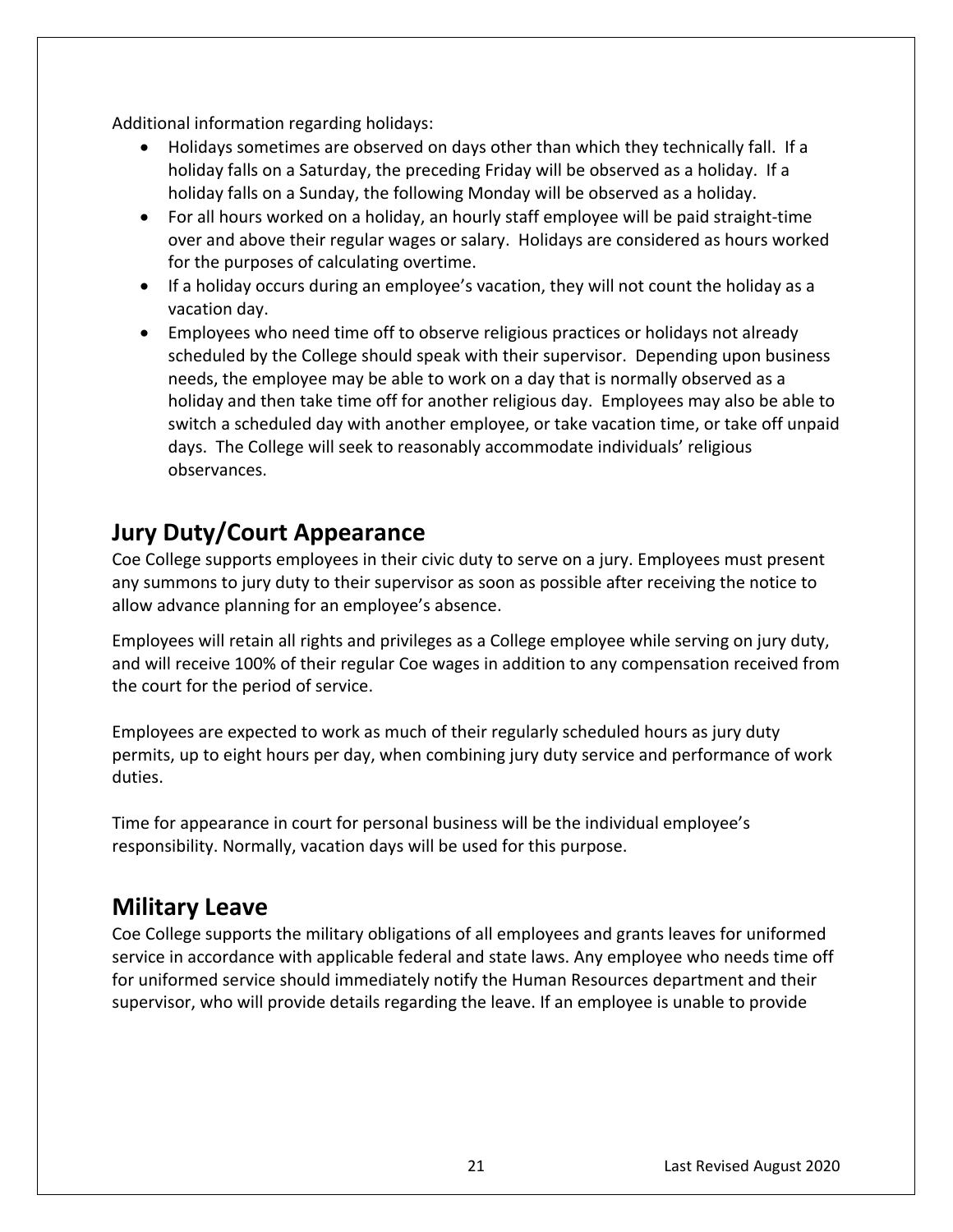<span id="page-22-0"></span>notice before leaving for uniformed service, a family member should notify the supervisor as soon as possible.

Additionally, when a full-time employee is attending military reserve training that requires a leave of absence from the College, they will be paid the difference between their regular salary and military pay for up to two weeks each fiscal year.

Upon return from military leave, employees will be granted the same seniority, pay, and benefits as if they had worked continuously. Failure to report for work within the prescribed time after completion of military service will be considered a voluntary termination.

All employees who enter military service may accumulate a total absence of five (5) years and still retain employment rights.

# **Sick Leave and Family Sick Leave**

Sick leave is granted to all ongoing staff who are expected to work twenty (20) hours per week or more, or are hired in a 50% or more FTE (full-time equivalent) position. Sick leave is used for illness or injury which prevents an employee from performing their assigned work duties, or for an appointment with a treating health provider that must occur during the regular work schedule.

Full-time hourly staff members accrue 12 hours of sick leave per calendar month of service and sick leave is counted toward hours worked when computing overtime. Salaried staff members earn 16 hours of sick leave per calendar month of service. Sick leave accrual will be prorated for employees working less than 40 hours per week.

Sick leave is earned each month an employee is in paid status, whether the employee is working or on paid leave, and does not accrue during an unpaid leave of absence. The maximum amount of accrued sick leave is 130 days, or 1,040 hours, which is the equivalent of the waiting period for the long term disability benefit for full-time employment. Sick leave accrual maximums are pro-rated based upon FTE (ie.e 75% FTE employee can earn up to 780 hours of sick leave). Sick leave is not a paid benefit upon separation of employment from the college.

A staff member's accumulated and unused sick time exceeding 120 days, or 960 hours, may be exchanged for vacation at the rate of 1 day of vacation for five days of sick leave, up to a maximum of two vacation days per fiscal year. Part-time maximum accumulated and exchanges will be prorated.

See attendance and leave policies in the college policies and staff handbook for additional information regarding sick leave reporting, use and exhaustion.

### **Family Sick Leave**

 for immediate family members to attend appointments with treating health providers. 22 Last Revised August 2020 Up to ten (10) days of accumulated sick leave per college fiscal year may be used to care for ill or injured immediate family members, or when dependent care or transportation is necessary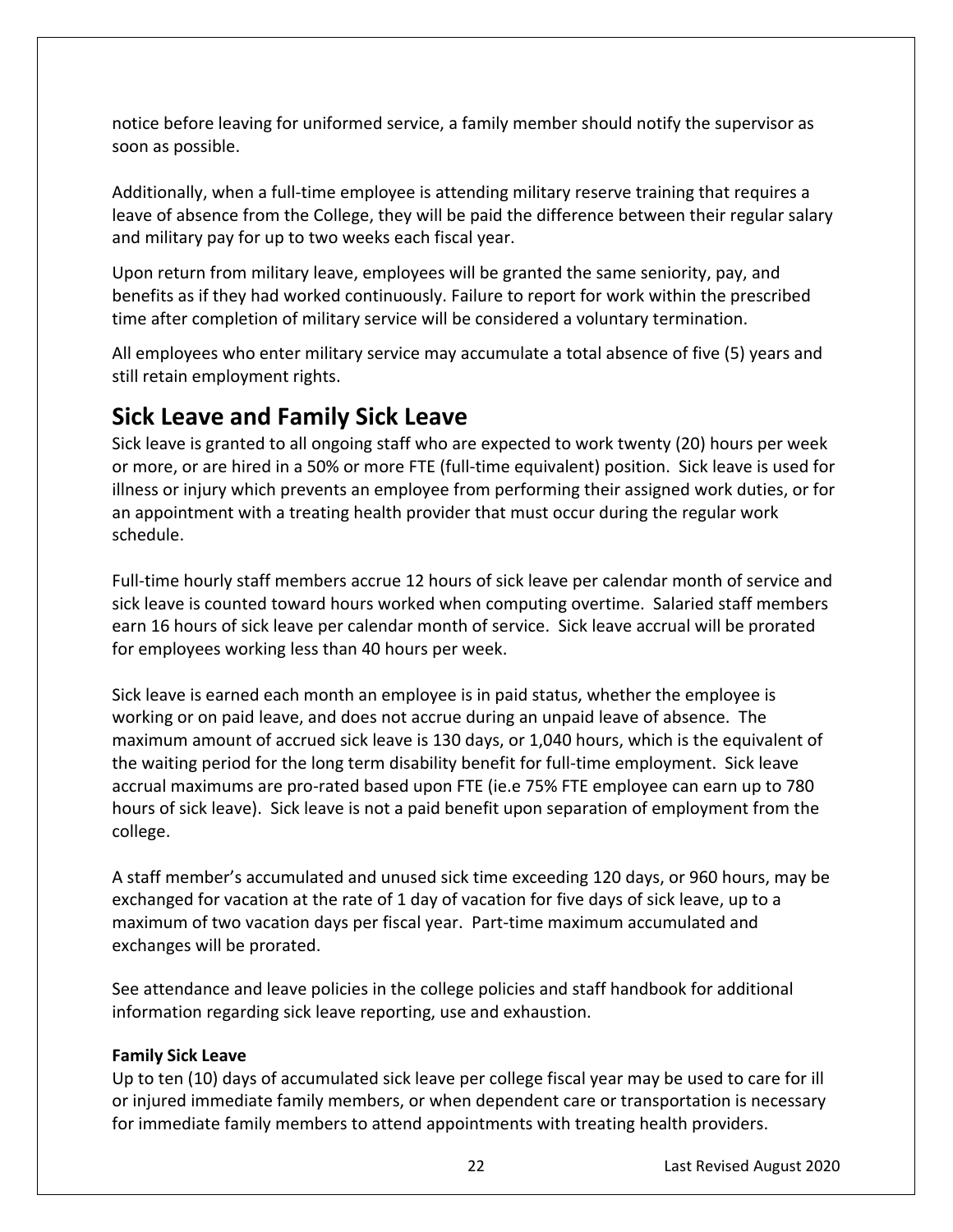<span id="page-23-0"></span>Examples of family members are spouse/partner, children, parents, siblings, or parents of spouse/partners.

Up to fifteen (15) days of accumulated sick leave per college fiscal year may be used for a foster or adopted child entering the home when the employee is designated as a primary caregiver.

Up to twenty (20) additional days of accumulated sick leave per college fiscal year may be used to care for family members with an approved FMLA illness or injury.

Only accrued and unused sick leave is eligible for family sick leave use. See leave policies for additional information.

# **Unpaid Leaves of Absence**

 requests that may impact an employee's ability to perform work duties with supervisors. **(See FMLA policy in College and Employment Policies for additional information.)**  A leave of absence is defined as an absence without pay. To request a leave of absence, employees should contact the Office of Human Resources to discuss eligibility for family or personal leaves of absence, as well as FMLA, worker's compensation, or an accommodation under the ADA. Any medical or diagnosis information provided will remain confidential, and Human Resources staff will communicate necessary details regarding leave or accommodation

Prior to requesting a leave of absence, employees must exhaust available and eligible leave accruals (e.g. sick leave, family sick leave, or vacation), in accordance with College policy. Leaves of absence approved concurrently with the Family Medical Leave Act (FMLA), Americans with Disability Act (ADA) and worker's compensation when appropriate. An approved leave of absence implies that the same or similar position will be held open or made available to the employee upon their return to work. Vacation and sick leave do not accrue during an unpaid leave of absence.

Employees on approved unpaid leave may continue eligibility for organizational benefits, though arrangements must be made for any employee contributions in order to remain on the College benefit plans. The College reserves the right to require reimbursement of the full cost of College benefits if the employee elects not to return at the end of an approved unpaid leave. Failure to return to work at the end of an approved leave will be considered resignation from the College.

If an unpaid leave is denied, employees may appeal through written request within thirty (30) days to the Office of the President.

### **Vacation**

All ongoing staff (salary and hourly) who are expected to work twenty (20) hours per week or more, or are hired in a 50% FTE (full-time equivalent) or greater position will earn vacation time. Seasonal or temporary appointments, or positions reserved specifically for students are not eligible to earn vacation. Staff members covered by collective bargaining agreements may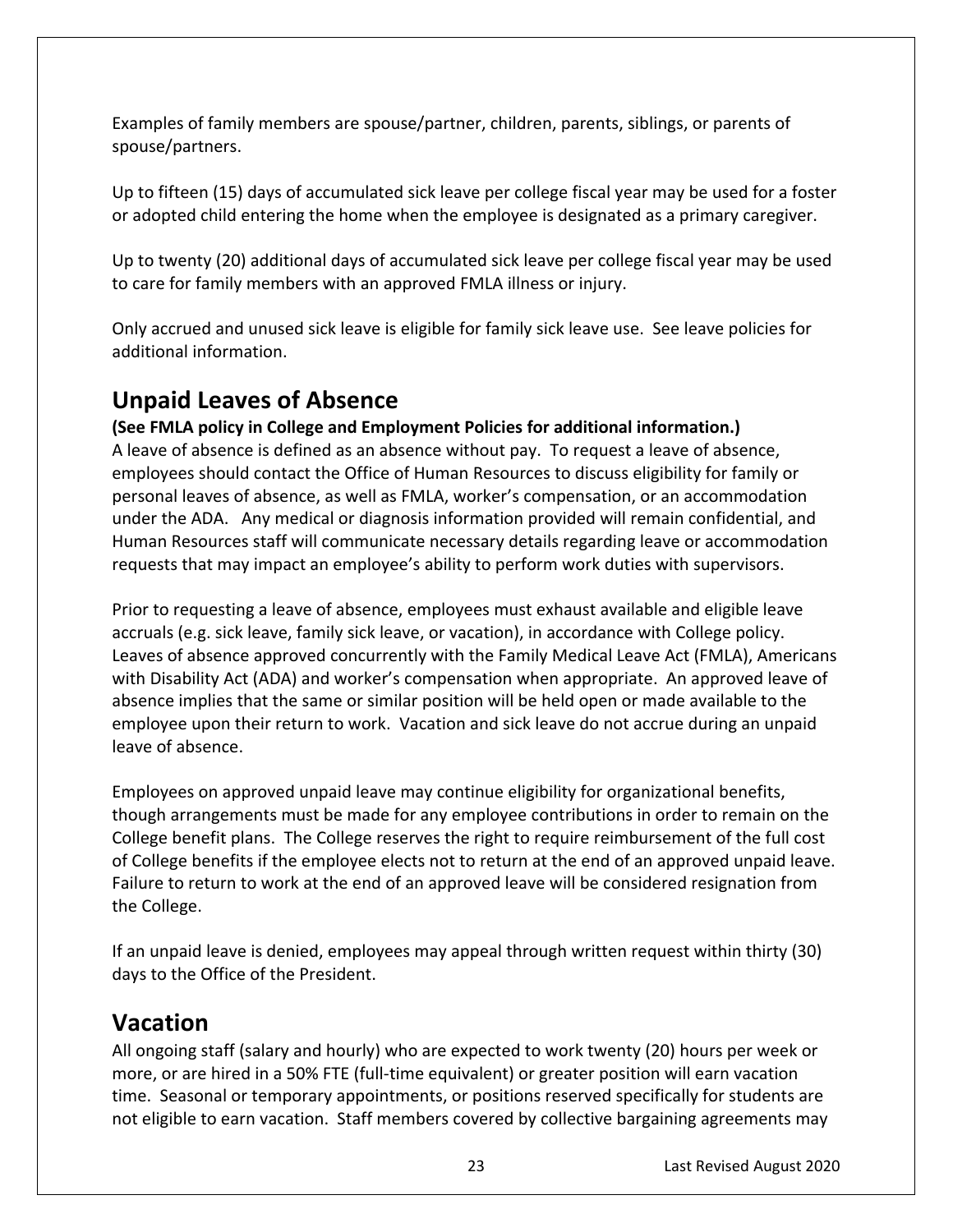<span id="page-24-0"></span>have benefits different than those described here and should refer to the appropriate agreement for specific information.

The full balance of eligible vacation time is granted at the beginning of the fiscal year, though it is earned monthly according to the schedule outlined in the policy for separation pay purposes. Vacation does not carry over each year, and reasonable efforts should be made to use it by the end of each fiscal year.

Vacation requests are granted at the discretion of the employee's supervisor, though reasonable efforts should be made to schedule vacation and prevent forfeiture. Vacation may not be exchanged for compensation in lieu of approved absence. Vacation approval processes and required advance notice will be determined by departmental or work unit procedures. Holidays observed by Coe College do not require use of vacation.

If a staff member does not have sufficient vacation balances to remain in paid status during an absence, vacation authorization may be rescinded. Any leave taken beyond available vacation time will be unpaid unless otherwise required under state or federal law, and unauthorized unpaid leave may be subject to disciplinary action, up to and including termination. Vacation will not accrue during an unpaid leave exceeding six (6) weeks.

When an employee separates employment, any earned and unused vacation will be paid as a lump sum according to the hourly rate of pay or equivalent, and in accordance with earned monthly accrual schedule outlined within the policy. Any unearned vacation that has been used shall be deducted from the employee's last paycheck.

#### **Exempt Staff Vacation**

Full-time, twelve (12) month, exempt (salary) staff members are granted 22 working days (176 hours) of vacation each fiscal year beginning July 1, which includes exempt staff who earn overtime. The full balance is available for use at the beginning of each fiscal year with authorization, though vacation is earned at 14.67 hours per month. Vacation will be pro-rated for employees who begin employment after July 1, work less than twelve (12) months per year, or work a reduced schedule.

### **Non-exempt Staff Vacation**

Non-exempt (hourly) staff members are granted vacation according to the schedule outlined below, and increased accrual rates will become effective July 1, following the requisite years of completed service. Vacation is granted at the beginning of each fiscal year beginning July 1 for employees hired in 2015 or after, and the full balance is available for use at the beginning of each fiscal year with authorization, though it is earned according to the monthly accrual schedule. Vacation will be pro-rated for employees who begin employment after July 1, work less than twelve (12) months per year, or work a reduced schedule.